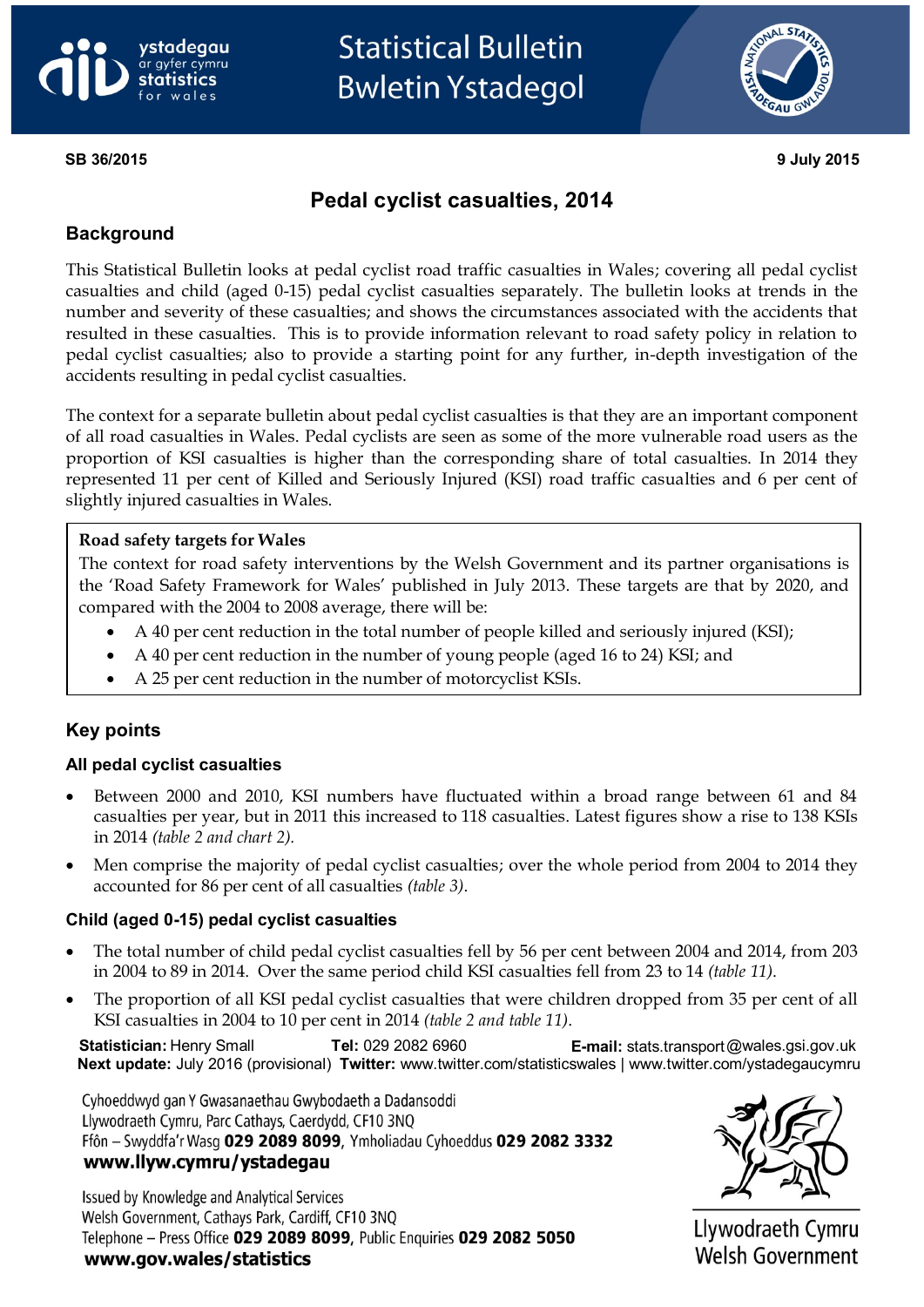# **Contents**

| Section 1: All pedal cyclist casualties                                    |    |
|----------------------------------------------------------------------------|----|
| Summary of all pedal cyclist casualties                                    | 5  |
| <b>Historic Trends</b>                                                     | 6  |
| What age and gender are pedal cyclist casualties?                          |    |
| When are casualties most likely to occur?                                  | 9  |
| Where on the road are casualties most likely to occur?                     | 12 |
| What was the pedal cyclist doing when they became a casualty?              | 14 |
| Where in Wales did the pedal cyclist casualties occur?                     | 15 |
| Section 2: Child (aged 0-15) pedal cyclist casualties                      |    |
| Summary of child pedal cyclist casualties                                  | 16 |
| When are child pedal cyclist casualties most likely to occur?              | 18 |
| Where on the road are child pedal cyclist casualties most likely to occur? | 20 |
| Where in Wales did the child pedal cyclist casualties occur?               | 21 |
| Key quality information                                                    | 22 |
|                                                                            |    |

| List of tables                                                                                   |    |
|--------------------------------------------------------------------------------------------------|----|
| Table 1: Pedestrian casualties in context Casualties by type of road user by severity, 2004-2014 | 4  |
| Table 2: Summary of pedal cyclist casualties: 1979-2014                                          | 6  |
| Table 3: Pedal cyclist casualties by severity, broad age group and sex: 2004-2014                | 8  |
| Table 4: Pedal cyclist casualties by severity and quarter                                        | 9  |
| Table 5: Pedal cyclist casualties by severity and day of the week                                | 10 |
| Table 6: Pedal cyclist casualties by severity and time of day, 2004-2014                         | 11 |
| Table 7: Pedal cyclist casualties by speed limit of road and severity                            | 13 |
| Table 8: Pedal cyclist casualties by severity and road class                                     | 13 |
| Table 9: Pedal cyclist casualties by severity and manoeuvre                                      | 14 |
| Table 10: Pedal cyclist casualties by local authority by number                                  | 15 |
| Table 11: Summary of child pedal cyclist casualties                                              | 16 |
| Table 12: Child pedal cyclist casualties by severity and quarter                                 | 18 |
| Table 13: Child pedal cyclist casualties by severity and days of the week                        | 19 |
| Table 14: Child pedal cyclist casualties by severity and time of day                             | 19 |
| Table 15: Child pedal cyclist casualties, by speed limit of road and severity                    | 20 |
| Table 16: Child pedal cyclist casualties by severity and road class                              | 20 |
| Table 17: Child pedal cyclist casualties by local authority                                      | 21 |

| <b>List of charts</b>                                                                                                        |    |
|------------------------------------------------------------------------------------------------------------------------------|----|
| Chart 1: Casualties by type of road user, 2014                                                                               | 4  |
| Chart 2: Pedal cyclist casualties by severity: 1979-2014                                                                     | 5  |
| Chart 3a: Total pedal cyclist casualties by age group: 2004-2014                                                             |    |
| Chart 3b: KSI pedal cyclist casualties by age group: 2004-2014                                                               | 8  |
| Chart 4: Total pedal cyclist casualties, by time of day, 2004-2014                                                           | 11 |
| Chart 5: Proportion of KSI pedal cyclist casualties killed or seriously injured, and their<br>proximity to a junction        | 12 |
| Chart 6: Proportion of pedal cyclist casualties killed or seriously injured at a junction, by<br>type of junction, 2004-2014 | 12 |
| Chart 7: Number of child pedal cyclist casualties                                                                            | 17 |
| Chart 8: Proportion of all pedal cyclist casualties that are aged 0-15, by severity                                          | 17 |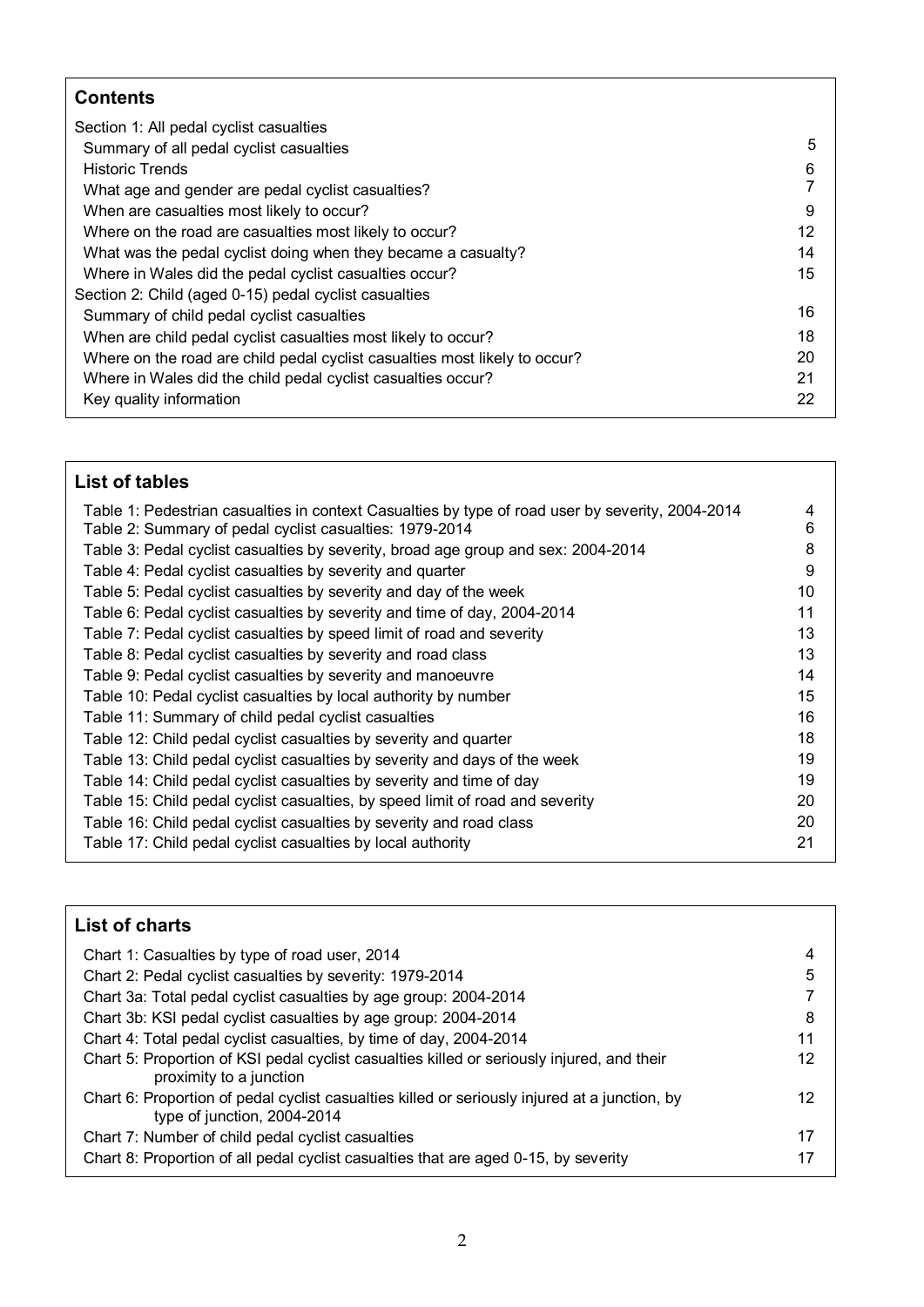# **Notes for all the following tables and charts**

- Pedal cyclists: The term 'pedal cyclist casualties' refers to both the riders and pedal cyclist passengers, although it is important to note that pedal cyclist passengers account for only 1.4 per cent of the total pedal cyclist casualties since 1979.
- Casualties: A person killed or injured in an accident. One accident may give rise to several casualties. Casualties are subdivided into killed, seriously injured and slightly injured categories.
- Children: Persons under 16 years of age.
- All figures are as reported by the Police on the 'Stats19' form.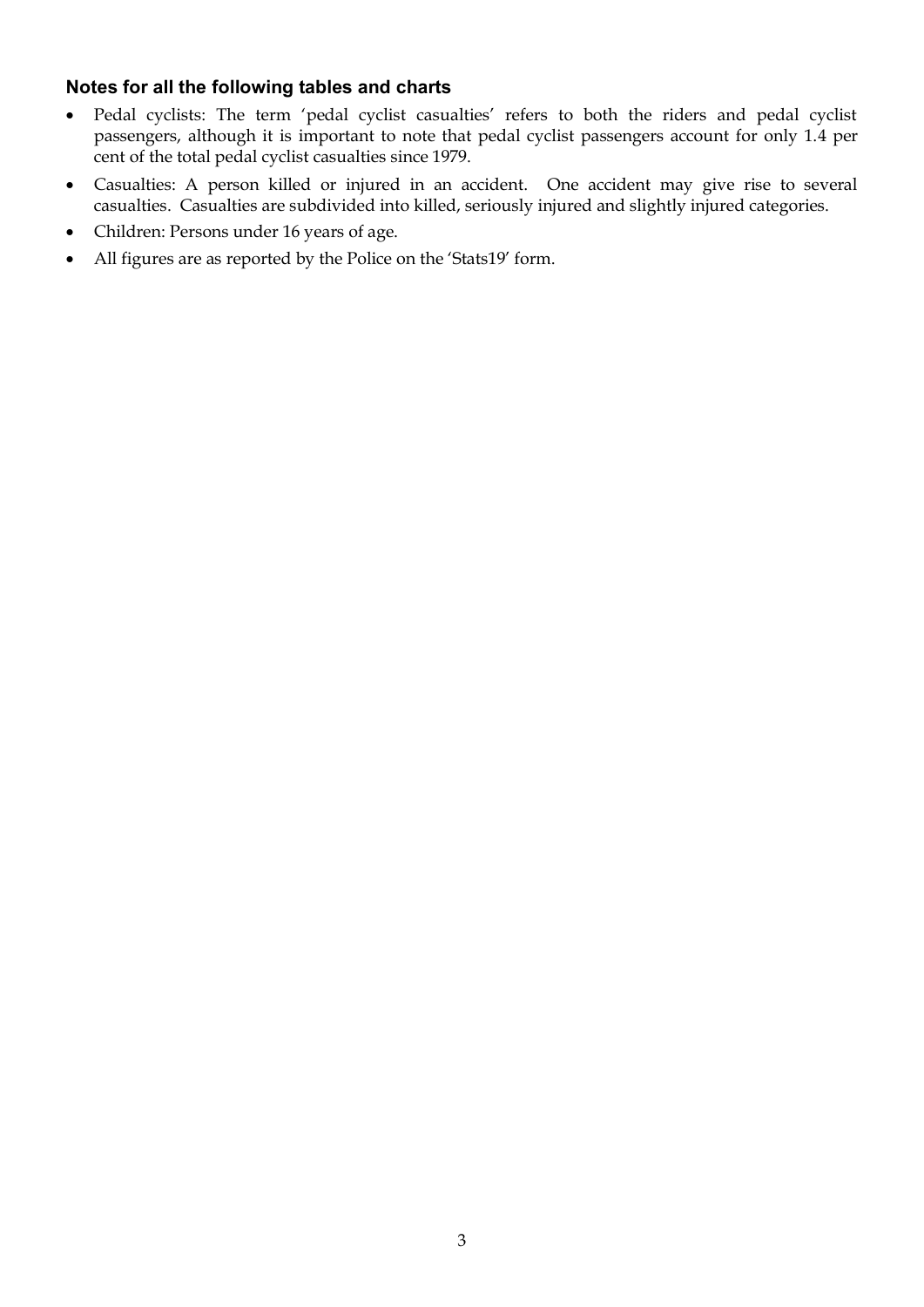# **Summary of all pedal cyclist casualties**

Table 1 and chart 1 show the relationship between pedal cyclist casualties and other road user casualties.

|                         |            |                       |               |               |                                      | Number and per cent |
|-------------------------|------------|-----------------------|---------------|---------------|--------------------------------------|---------------------|
|                         |            |                       | Motorcyclists | Car, taxi and | Other                                |                     |
|                         | Pedestrian | <b>Pedal cyclists</b> | (a)           | minibus users | road users (b)                       | Total               |
| <b>Total casualties</b> |            |                       |               |               |                                      |                     |
| 2004-2008 average       | 1,368      | 463                   | 756           | 9,200         | 726                                  | 12,513              |
| 2009                    | 1,114      | 403                   | 651           | 7.607         | 579                                  | 10,354              |
| 2010                    | 1,108      | 447                   | 645           | 7,131         | 624                                  | 9,955               |
| 2011                    | 1,154      | 521                   | 612           | 6.553         | 566                                  | 9,406               |
| 2012                    | 1,007      | 474                   | 627           | 5,986         | 471                                  | 8,565               |
| 2013                    | 1,052      | 496                   | 685           | 5,633         | 469                                  | 8,335               |
| 2014                    | 922        | 567                   | 749           | 5,511         | 459                                  | 8,208               |
| Percentage change 2014  |            |                       |               |               |                                      |                     |
| on 2004-08 average      | $-33$      | 22                    | $-1$          | $-40$         | $-37$                                | $-34$               |
| <b>KSI casualties</b>   |            |                       |               |               |                                      |                     |
| 2004-2008 average       | 271        | 70                    | 257           | 749           | 59                                   | 1,406               |
| 2009                    | 257        | 84                    | 241           | 595           | 44                                   | 1,221               |
| 2010                    | 213        | 68                    | 247           | 499           | 60                                   | 1,087               |
| 2011                    | 261        | 118                   | 242           | 573           | 53                                   | 1,247               |
| 2012                    | 203        | 84                    | 213           | 494           | 40                                   | 1,034               |
| 2013                    | 260        | 100                   | 246           | 494           | 44                                   | 1,144               |
| 2014                    | 249        | 138                   | 282           | 542           | 52                                   | 1,263               |
| Percentage change 2014  |            |                       |               |               |                                      |                     |
| on 2004-08 average      | -8         | 98                    | 10            | $-28$         | $-12$                                | $-10$               |
|                         |            |                       |               |               | Source: Welsh Road Accident Database |                     |

|                               | Table 1: Pedal cyclist casualties in context: Casualties by type of road user and severity, 2004- |
|-------------------------------|---------------------------------------------------------------------------------------------------|
| 2008 average and 2009 to 2014 |                                                                                                   |

(a) Includes mopeds, motor scooters, motorcycles and combinations.

(b) Includes buses, coaches, goods vehicles, invalid vehicles, motor caravans, other and unknow n vehicles.

# **Chart 1: Proportion of casualties by type of road user, 2014**

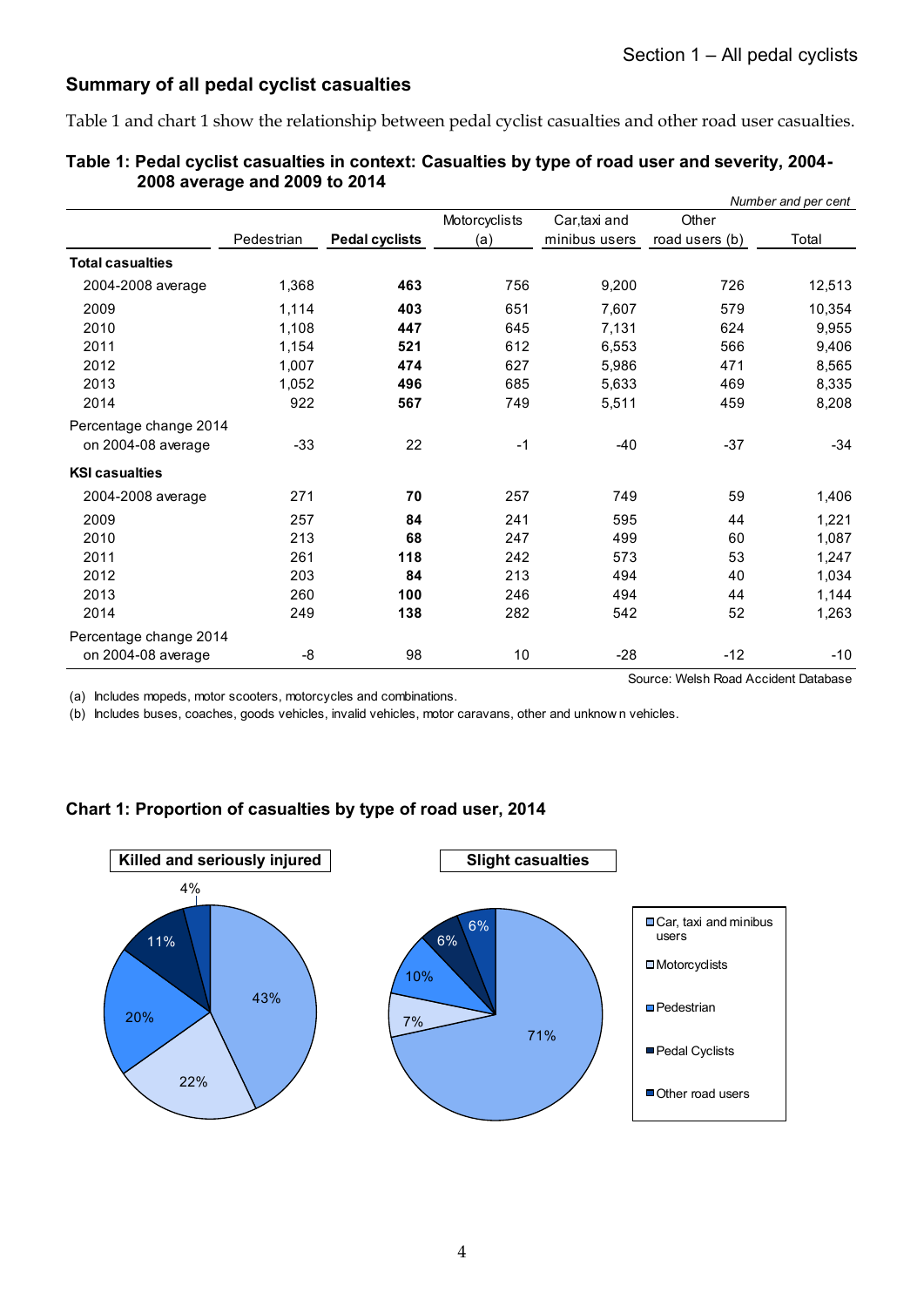# **Historic trends**

Chart 2 and table 2 below summarise pedal cyclist casualties since 1979.

- Total casualties fluctuated from 1979 through the 1980s and then then fell from 945 casualties in 1989 to just over 400 in 2009. Since 2009 total casualties have increased each year, other than in 2012 (which is partly due to a change in recording procedures) and rose to 567 in 2014.
- Looking in more detail at the 597 casualties in 2014: There were 5 pedal cyclist fatalities, 133 serious casualties and 429 slightly injured pedal cyclist casualties. The total number of pedal cyclist casualties amounted to 6.9 per cent of all types of road traffic casualties in Wales *(table 2)*.
- Since 1979, 18 per cent of cyclist casualties were reported as killed or seriously injured (KSI) and 82 per cent were slightly injured *(table 2)*.
- Slight injuries follows a very similar long term pattern to total casualties, KSI casualties however peaked earlier, in 1984, and broadly declined until levelling off in 2000. In recent years the number of KSI casualties has risen, though is still lower than the 1984 peak.
- Total pedal cyclist casualties as a proportion of all road casualties (including all motor vehicle users and pedestrians) was 6.9 per cent in 2014, the last time it was this high was in 1984. Since 2010 this proportion has increased every year, to 6.9 per cent in 2014 *(table 2)*.



**Chart 2: Number of pedal cyclist casualties by severity, 1979-2014**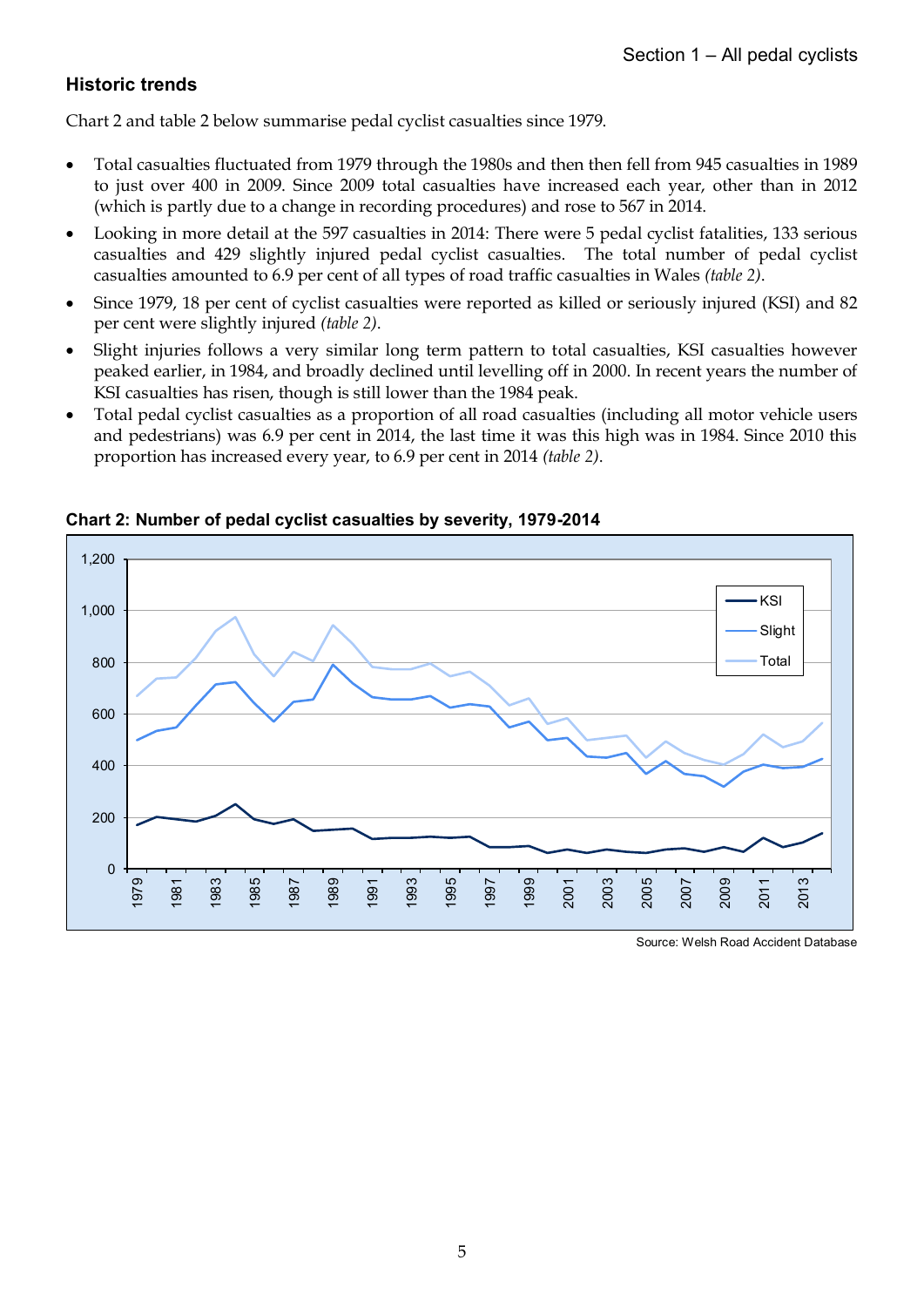|      |                          |           |     |        |       | Number and per cent |
|------|--------------------------|-----------|-----|--------|-------|---------------------|
|      |                          |           |     |        |       | Percentage          |
|      |                          | Seriously |     |        |       | of all road         |
|      | Killed                   | injured   | KSI | Slight | Total | casualties          |
| 1979 | 10                       | 161       | 171 | 500    | 671   | 4.3                 |
| 1980 | $\overline{7}$           | 193       | 200 | 536    | 736   | 4.9                 |
| 1981 | 13                       | 181       | 194 | 550    | 744   | 4.9                 |
| 1982 | 17                       | 168       | 185 | 636    | 821   | 5.3                 |
| 1983 | $\overline{\mathcal{I}}$ | 199       | 206 | 716    | 922   | 6.7                 |
| 1984 | $\overline{7}$           | 245       | 252 | 725    | 977   | 6.9                 |
| 1985 | 6                        | 184       | 190 | 643    | 833   | 6.0                 |
| 1986 | 15                       | 161       | 176 | 570    | 746   | 5.2                 |
| 1987 | 10                       | 182       | 192 | 650    | 842   | 5.9                 |
| 1988 | 10                       | 136       | 146 | 659    | 805   | 5.3                 |
| 1989 | 10                       | 142       | 152 | 793    | 945   | 5.8                 |
| 1990 | 6                        | 149       | 155 | 719    | 874   | 5.3                 |
| 1991 | 9                        | 107       | 116 | 668    | 784   | 5.2                 |
| 1992 | 9                        | 111       | 120 | 655    | 775   | 5.3                 |
| 1993 | 6                        | 112       | 118 | 658    | 776   | 5.4                 |
| 1994 | 10                       | 114       | 124 | 671    | 795   | 5.3                 |
| 1995 | 11                       | 109       | 120 | 625    | 745   | 5.0                 |
| 1996 | $\overline{\mathbf{7}}$  | 117       | 124 | 640    | 764   | 5.1                 |
| 1997 | $\overline{\mathbf{c}}$  | 80        | 82  | 629    | 711   | 4.8                 |
| 1998 | 8                        | 78        | 86  | 548    | 634   | 4.4                 |
| 1999 | 6                        | 83        | 89  | 571    | 660   | 4.6                 |
| 2000 | 3                        | 60        | 63  | 498    | 561   | 4.0                 |
| 2001 | 8                        | 66        | 74  | 509    | 583   | 4.2                 |
| 2002 | 3                        | 60        | 63  | 435    | 498   | 3.5                 |
| 2003 | 6                        | 70        | 76  | 433    | 509   | 3.6                 |
| 2004 | 9                        | 57        | 66  | 450    | 516   | $3.8\,$             |
| 2005 | 2                        | 59        | 61  | 370    | 431   | 3.4                 |
| 2006 | 9                        | 68        | 77  | 419    | 496   | 3.9                 |
| 2007 | 3                        | 77        | 80  | 370    | 450   | 3.7                 |
| 2008 | 4                        | 61        | 65  | 357    | 422   | 3.8                 |
| 2009 | 6                        | 78        | 84  | 319    | 403   | $3.9\,$             |
| 2010 | $\boldsymbol{2}$         | 66        | 68  | 379    | 447   | 4.5                 |
| 2011 | 11                       | 107       | 118 | 403    | 521   | 5.5                 |
| 2012 | 4                        | 80        | 84  | 390    | 474   | 5.5                 |
| 2013 | 5                        | 95        | 100 | 396    | 496   | 6.0                 |
| 2014 | 5                        | 133       | 138 | 429    | 567   | 6.9                 |

# **Table 2: Pedal cyclist casualties by severity, 1979-2014**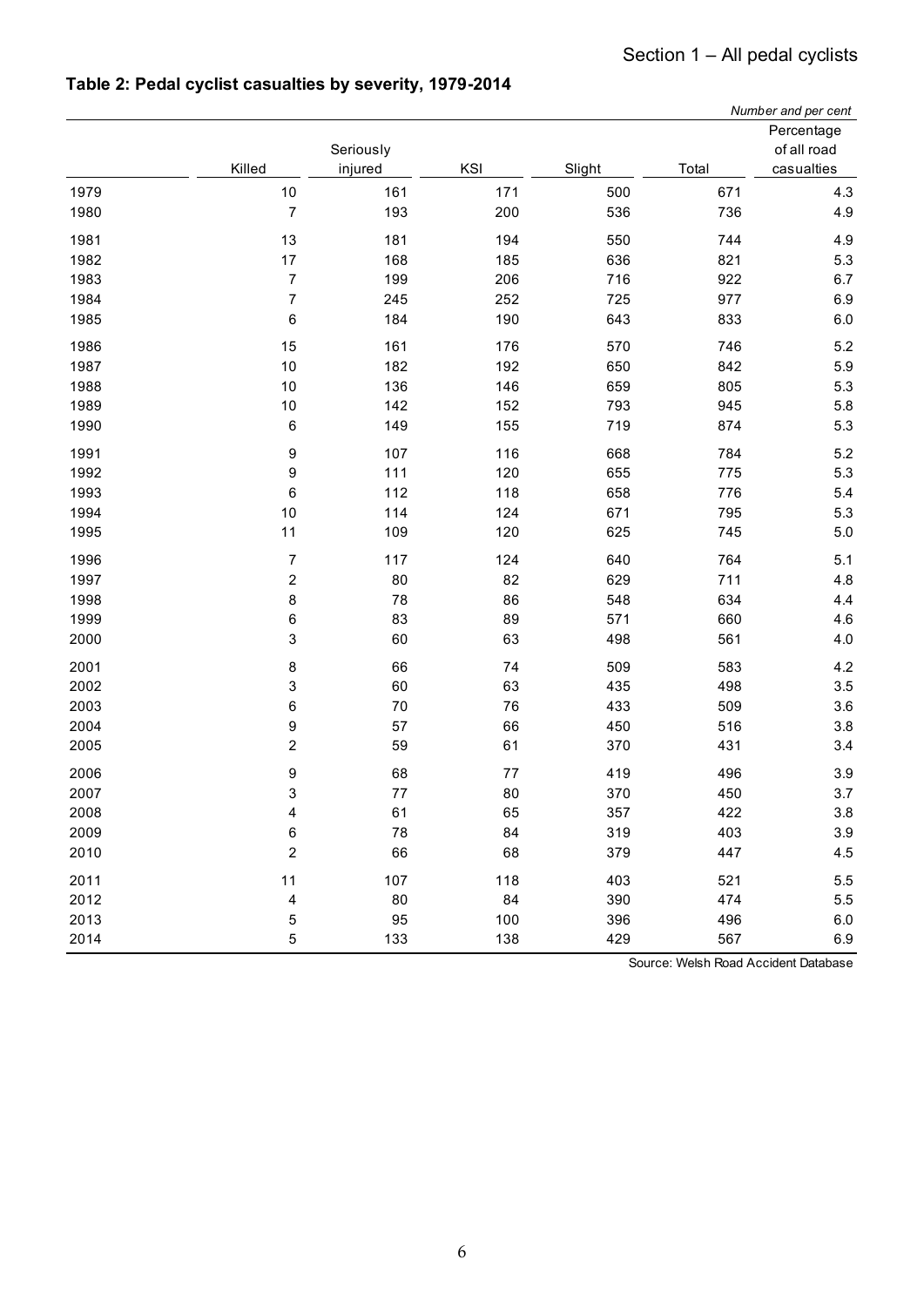# **What age and gender are pedal cyclist casualties?**

### **In 2014, and looking at broad age groups, those aged 30-49 formed the largest group of pedal cyclist casualties:**

- The vast majority of pedal cyclist casualties are male; over the period 2004 to 2014 they accounted for 86 per cent of pedal cyclist casualties, with similar majorities across a number of age groups *(table 3)*.
- In particular the group of males aged 30-49 accounted for 39 per cent of KSI casualties and 32 % of slightly injured casualties in 2014.

#### **Over the past ten years, the decline in total pedal cyclist casualties has been greatest amongst children (aged 0-15):**

 Between 2004 and 2014 the total number of child pedal cyclist casualties fell from 203 to 89 casualties, a fall of 56 per cent (60 percent for boys and 27 per cent for girls); whilst the number of pedal cyclists casualties aged 16 and over has increased by half.



#### **Chart 3a: Total number of pedal cyclist casualties by age group, 2004-2014**

Source: Welsh Road Accident Database

# **There was a sharp increase in KSI casualties for cyclists aged between 30 and 49:**

- Because of the small numbers of KSI pedal cyclists, the year-to-year figures fluctuate and it is less easy to identify trends. However chart 3b suggests that while all KSI pedal cyclist casualties were broadly flat between 2004 and 2014; within this total, there was a slow downward trend in child KSI casualties, and a small upward trend in all adult casualties.
- The large increase in KSI casualties between 2010 and 2014 was mostly due to the rise in the 30 to 49 age group.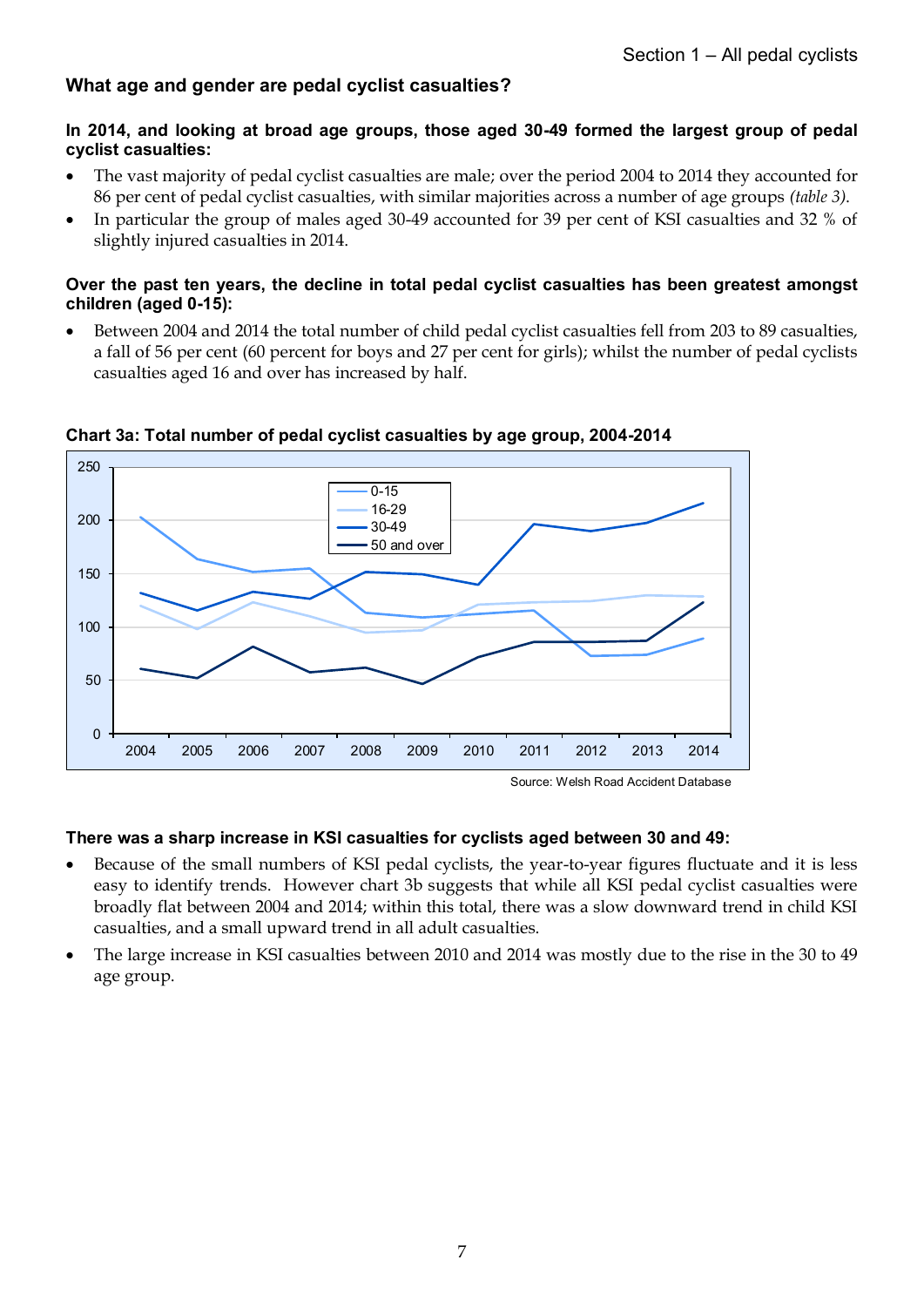

**Chart 3b: Number of KSI pedal cyclist casualties by age group, 2004-2014**

Source: Welsh Road Accident Database

| Table 3: Pedal cyclist casualties by severity, broad age group and gender, 2004-2014 |
|--------------------------------------------------------------------------------------|
|--------------------------------------------------------------------------------------|

|               |      | $0 - 15$                |      | 16-29          |      | 30-49        |      | 50 and over                          |      | Number<br>Total (a) |
|---------------|------|-------------------------|------|----------------|------|--------------|------|--------------------------------------|------|---------------------|
|               | Male | Female                  | Male | Female         | Male | Female       | Male | Female                               | Male | Female              |
| KSI           |      |                         |      |                |      |              |      |                                      |      |                     |
| 2004          | 21   | $\overline{\mathbf{c}}$ | 16   | $\pmb{0}$      | 15   | 0            | 11   | 1                                    | 63   | 3                   |
| 2005          | 15   | 3                       | 15   | $\mathbf{1}$   | 17   | 0            | 10   | 0                                    | 57   | 4                   |
| 2006          | 19   | $\overline{2}$          | 14   | 0              | 26   | 0            | 15   | 1                                    | 74   | $\mathsf 3$         |
| 2007          | 29   | 4                       | 14   | 1              | 13   | 3            | 15   | 1                                    | 71   | $\overline{9}$      |
| 2008          | 13   | 1                       | 10   | $\overline{c}$ | 21   | $\mathbf{1}$ | 16   | 1                                    | 60   | 5                   |
| 2009          | 18   | 3                       | 19   | 3              | 19   | 3            | 19   | 0                                    | 75   | 9                   |
| 2010          | 15   | 3                       | 12   | 3              | 18   | $\mathbf 0$  | 16   | 1                                    | 61   | $\overline{7}$      |
| 2011          | 17   | 4                       | 16   | 4              | 44   | 11           | 21   | 1                                    | 98   | 20                  |
| 2012          | 12   | 0                       | 24   | 0              | 22   | 4            | 17   | 5                                    | 75   | $\boldsymbol{9}$    |
| 2013          | 15   | 1                       | 16   | 2              | 46   |              | 13   | 2                                    | 90   | $\boldsymbol{9}$    |
| 2014          | 9    | 5                       | 23   | 5              | 53   | 4<br>8       | 29   | $\overline{4}$                       | 114  | 22                  |
|               |      |                         |      |                |      |              |      |                                      |      |                     |
| <b>Slight</b> |      |                         |      |                |      |              |      |                                      |      |                     |
| 2004          | 156  | 24                      | 88   | 16             | 101  | 16           | 43   | 6                                    | 388  | 62                  |
| 2005          | 121  | 25                      | 67   | 15             | 84   | 14           | 36   | 6                                    | 308  | 60                  |
| 2006          | 111  | 20                      | 93   | 16             | 88   | 19           | 58   | 8                                    | 350  | 63                  |
| 2007          | 97   | 25                      | 83   | 12             | 91   | 19           | 33   | 8                                    | 304  | 64                  |
| 2008          | 86   | 13                      | 66   | 17             | 117  | 13           | 39   | 6                                    | 308  | 49                  |
| 2009          | 72   | 16                      | 67   | 8              | 110  | 17           | 26   | 2                                    | 275  | 43                  |
| 2010          | 71   | 23                      | 91   | 15             | 109  | 13           | 51   | $\overline{\mathbf{4}}$              | 322  | 55                  |
| 2011          | 77   | 17                      | 88   | 15             | 121  | 20           | 57   | $\overline{7}$                       | 343  | 59                  |
| 2012          | 46   | 15                      | 82   | 18             | 140  | 24           | 55   | 9                                    | 323  | 66                  |
| 2013          | 49   | 9                       | 93   | 19             | 128  | 20           | 66   | 6                                    | 336  | 54                  |
| 2014          | 61   | 14                      | 81   | 20             | 135  | 20           | 78   | 12                                   | 355  | 66                  |
| <b>Total</b>  |      |                         |      |                |      |              |      |                                      |      |                     |
| 2004          | 177  | 26                      | 104  | 16             | 116  | 16           | 54   | 7                                    | 451  | 65                  |
| 2005          | 136  | 28                      | 82   | 16             | 101  | 14           | 46   | 6                                    | 365  | 64                  |
| 2006          | 130  | 22                      | 107  | 16             | 114  | 19           | 73   | 9                                    | 424  | 66                  |
| 2007          | 126  | 29                      | 97   | 13             | 104  | 22           | 48   | 9                                    | 375  | 73                  |
| 2008          | 99   | 14                      | 76   | 19             | 138  | 14           | 55   | $\overline{7}$                       | 368  | 54                  |
| 2009          | 90   | 19                      | 86   | 11             | 129  | 20           | 45   | $\boldsymbol{2}$                     | 350  | 52                  |
| 2010          | 86   | 26                      | 103  | 18             | 127  | 13           | 67   | 5                                    | 383  | 62                  |
| 2011          | 94   | 21                      | 104  | 19             | 165  | 31           | 78   | 8                                    | 441  | 79                  |
| 2012          | 58   | 15                      | 106  | 18             | 162  | 28           | 72   | 14                                   | 398  | 75                  |
| 2013          | 64   | 10                      | 109  | 21             | 174  | 24           | 79   | 8                                    | 426  | 63                  |
| 2014          | 70   | 19                      | 104  | 25             | 188  | 28           | 107  | 16                                   | 469  | 88                  |
|               |      |                         |      |                |      |              |      | Source: Welch Road Accident Database |      |                     |

(a) Excludes casualties of unknow n age so totals may be slightly low er than those in Table 2.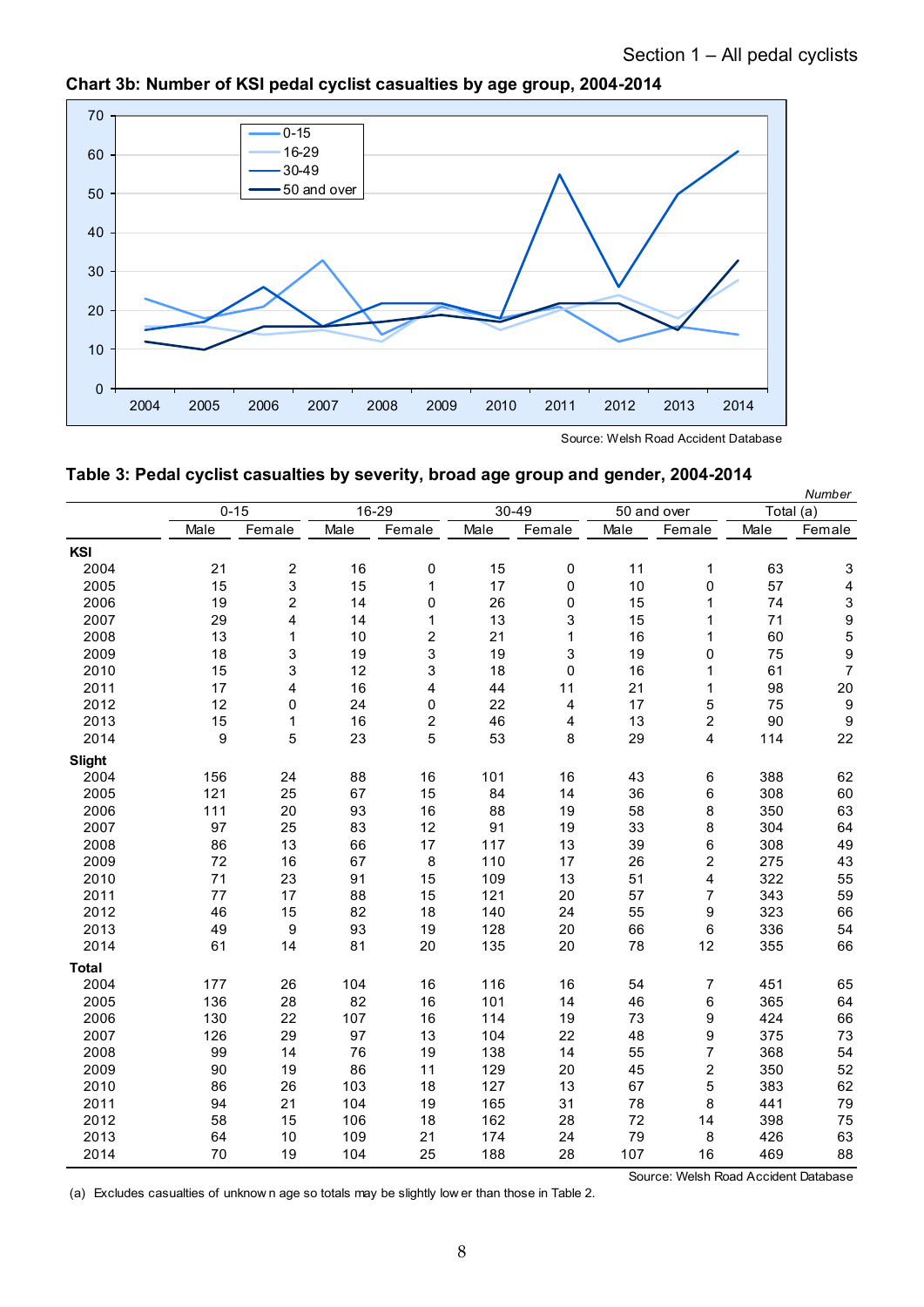# **When are casualties most likely to occur?**

#### **The majority of casualties occur in the second and third quarters of the year:**

 Over the eleven years from 2004 to 2014, around 30 per cent of pedal cyclist casualties occur both in the second (April to June) and in the third (July to September) quarter of each year. The remaining 40 per cent of casualties are split fair evenly between the first and the fourth quarters *(table 4)*.

|               |             |             |             |                         | Number |
|---------------|-------------|-------------|-------------|-------------------------|--------|
|               | 1st quarter | 2nd quarter | 3rd quarter | 4th quarter             | Total  |
| KSI           |             |             |             |                         |        |
| 2004          | 11          | 26          | $13$        | $16\,$                  | 66     |
| 2005          | 6           | 25          | 23          | $\overline{\mathbf{7}}$ | 61     |
| 2006          | 21          | 15          | 27          | 14                      | 77     |
| 2007          | 14          | 22          | 22          | 22                      | 80     |
| 2008          | 13          | 23          | 17          | 12                      | 65     |
| 2009          | 13          | 22          | 31          | 18                      | 84     |
| 2010          | $\,6\,$     | 25          | $27\,$      | $10$                    | 68     |
| 2011          | 13          | 33          | 52          | 20                      | 118    |
| 2012          | 18          | 20          | 25          | 21                      | 84     |
| 2013          | 12          | 32          | 35          | 21                      | 100    |
| 2014          | 24          | 34          | 57          | 23                      | 138    |
| <b>Slight</b> |             |             |             |                         |        |
| 2004          | 82          | 147         | 144         | $77 \,$                 | 450    |
| 2005          | 66          | 119         | 114         | $71$                    | 370    |
| 2006          | 85          | 130         | 138         | 66                      | 419    |
| 2007          | 73          | 113         | 107         | $77$                    | 370    |
| 2008          | 75          | 110         | 94          | 78                      | 357    |
| 2009          | 63          | 103         | 104         | 49                      | 319    |
| 2010          | 59          | 103         | 130         | 87                      | 379    |
| 2011          | 73          | 128         | 114         | 88                      | 403    |
| 2012          | 88          | 102         | 118         | 82                      | 390    |
| 2013          | 65          | 87          | 142         | 102                     | 396    |
| 2014          | $71$        | 127         | 143         | 88                      | 429    |
| <b>Total</b>  |             |             |             |                         |        |
| 2004          | 93          | 173         | 157         | 93                      | 516    |
| 2005          | 72          | 144         | 137         | 78                      | 431    |
| 2006          | 106         | 145         | 165         | 80                      | 496    |
| 2007          | 87          | 135         | 129         | 99                      | 450    |
| 2008          | 88          | 133         | 111         | 90                      | 422    |
| 2009          | 76          | 125         | 135         | 67                      | 403    |
| 2010          | 65          | 128         | 157         | 97                      | 447    |
| 2011          | 86          | 161         | 166         | 108                     | 521    |
| 2012          | 106         | 122         | 143         | 103                     | 474    |
| 2013          | $77 \,$     | 119         | 177         | 123                     | 496    |
| 2014          | 95          | 161         | 200         | 111                     | 567    |

#### **Table 4: Pedal cyclist casualties by severity and quarter, 2004-2014**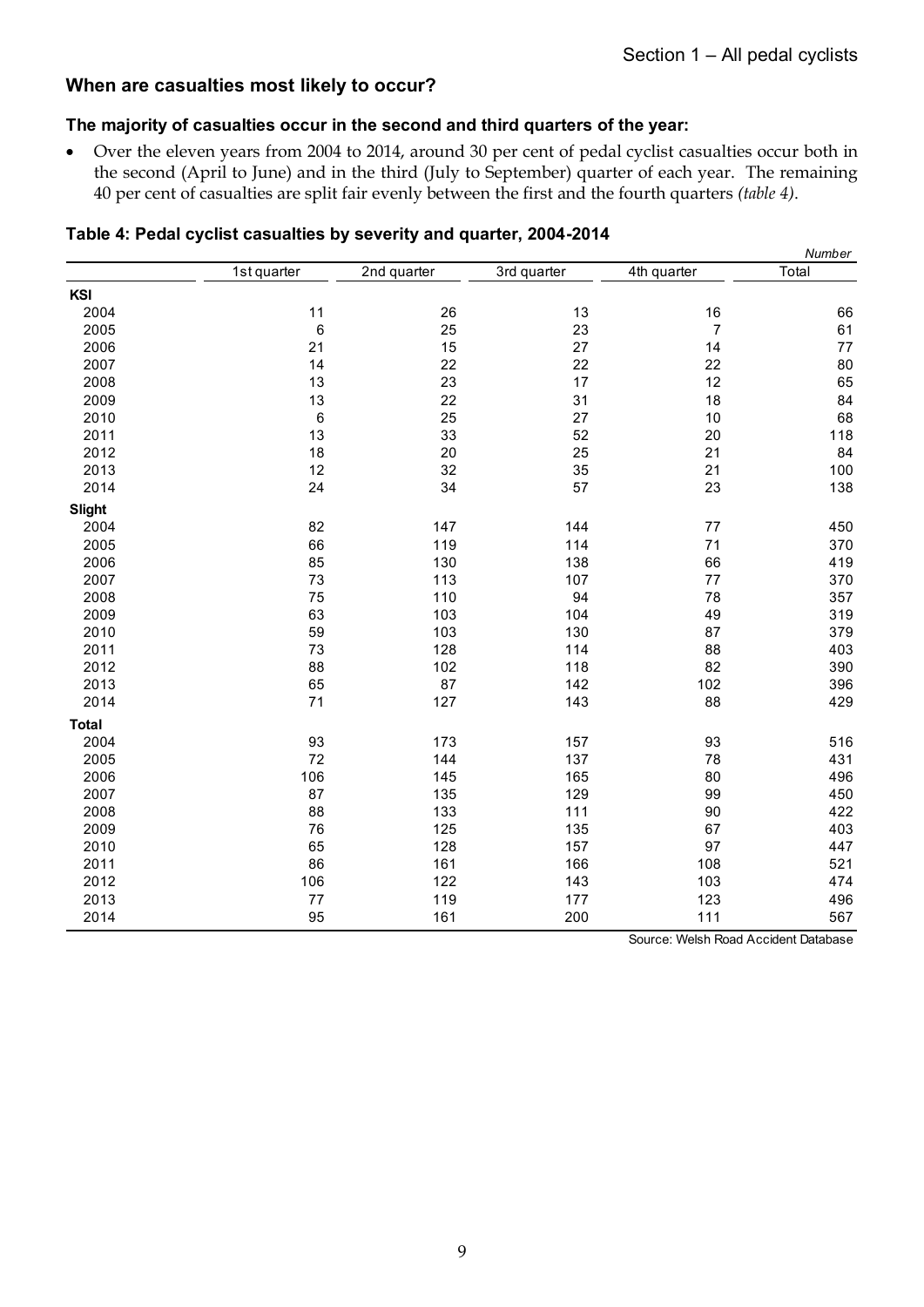Pedal cyclist casualties occur fairly evenly across weekdays, with a slightly lower proportion of casualties occurring at weekends *(table 5)*.

| <b>KSI</b><br>Monday<br>Tuesday<br>Wednesday<br>Thursday<br>Friday<br>Saturday | 2004<br>10<br>15<br>6<br>10 | 2005<br>6<br>8 | 2006<br>8      | 2007<br>11     | 2008 | 2009 | 2010           | 2011 | 2012 | 2013 | 2014 |
|--------------------------------------------------------------------------------|-----------------------------|----------------|----------------|----------------|------|------|----------------|------|------|------|------|
|                                                                                |                             |                |                |                |      |      |                |      |      |      |      |
|                                                                                |                             |                |                |                |      |      |                |      |      |      |      |
|                                                                                |                             |                |                |                | 19   | 16   | 11             | 13   | 10   | 11   | 16   |
|                                                                                |                             |                | 12             | 15             | 6    | 13   | 13             | 15   | 9    | 16   | 17   |
|                                                                                |                             | 14             | 9              | 16             | 9    | 7    | 12             | 23   | 20   | 14   | 19   |
|                                                                                |                             | 8              | 17             | $\overline{7}$ | 10   | 13   | 10             | 17   | 13   | 9    | 20   |
|                                                                                | 8                           | 11             | 8              | 12             | 5    | 14   | 10             | 21   | 10   | 20   | 21   |
|                                                                                | 6                           | $\overline{7}$ | $\overline{7}$ | 10             | 8    | 11   | $\overline{7}$ | 16   | 8    | 14   | 22   |
| Sunday                                                                         | 11                          | 7              | 16             | 9              | 8    | 10   | 5              | 13   | 14   | 16   | 23   |
| <b>Slight</b>                                                                  |                             |                |                |                |      |      |                |      |      |      |      |
| Monday                                                                         | 86                          | 55             | 52             | 36             | 53   | 46   | 60             | 59   | 53   | 63   | 58   |
| Tuesday                                                                        | 62                          | 46             | 73             | 63             | 63   | 50   | 53             | 67   | 60   | 69   | 63   |
| Wednesday                                                                      | 73                          | 59             | 62             | 58             | 57   | 55   | 58             | 68   | 58   | 64   | 64   |
| Thursday                                                                       | 61                          | 61             | 62             | 74             | 53   | 46   | 66             | 59   | 55   | 64   | 80   |
| Friday                                                                         | 63                          | 51             | 67             | 45             | 49   | 46   | 54             | 68   | 57   | 49   | 61   |
| Saturday                                                                       | 58                          | 43             | 47             | 50             | 52   | 42   | 42             | 37   | 58   | 39   | 54   |
| Sunday                                                                         | 47                          | 55             | 56             | 44             | 30   | 34   | 46             | 45   | 49   | 48   | 49   |
| <b>Total</b>                                                                   |                             |                |                |                |      |      |                |      |      |      |      |
| Monday                                                                         | 96                          | 61             | 60             | 47             | 72   | 62   | 71             | 72   | 63   | 74   | 74   |
| Tuesday                                                                        | 77                          | 54             | 85             | 78             | 69   | 63   | 66             | 82   | 69   | 85   | 80   |
| Wednesday                                                                      | 79                          | 73             | 71             | 74             | 66   | 62   | 70             | 91   | 78   | 78   | 83   |
| Thursday                                                                       | 71                          | 69             | 79             | 81             | 63   | 59   | 76             | 76   | 68   | 73   | 100  |
| Friday                                                                         | 71                          | 62             | 75             | 57             | 54   | 60   | 64             | 89   | 67   | 69   | 82   |
| Saturday                                                                       | 64                          | 50             | 54             | 60             | 60   | 53   | 49             | 53   | 66   | 53   | 76   |
| Sunday                                                                         | 58                          | 62             | 72             | 53             | 38   | 44   | 51             | 58   | 63   | 64   | 72   |

#### **Table 5: Pedal cyclist casualties by severity and day of the week, 2004-2014**

Source: Welsh Road Accident Database

# **There is a peak in pedal cyclist casualties in the evening rush hour:**

- Since 2004, around 45 per cent of KSI and slight pedal cyclist casualties occur between noon and 17:59 *(table 6)*.
- On weekdays, pedal cyclist casualties are highest at the end of the school-day and the working-day; there is a lower peak in mornings during the period people are cycling to work or school. At weekends, casualties are more evenly spread through the hours of daylight *(chart 4)*.

**Chart 4: Total pedal cyclist casualties, by time of day, total during period 2004-2014**



Source: Welsh Road Accident Database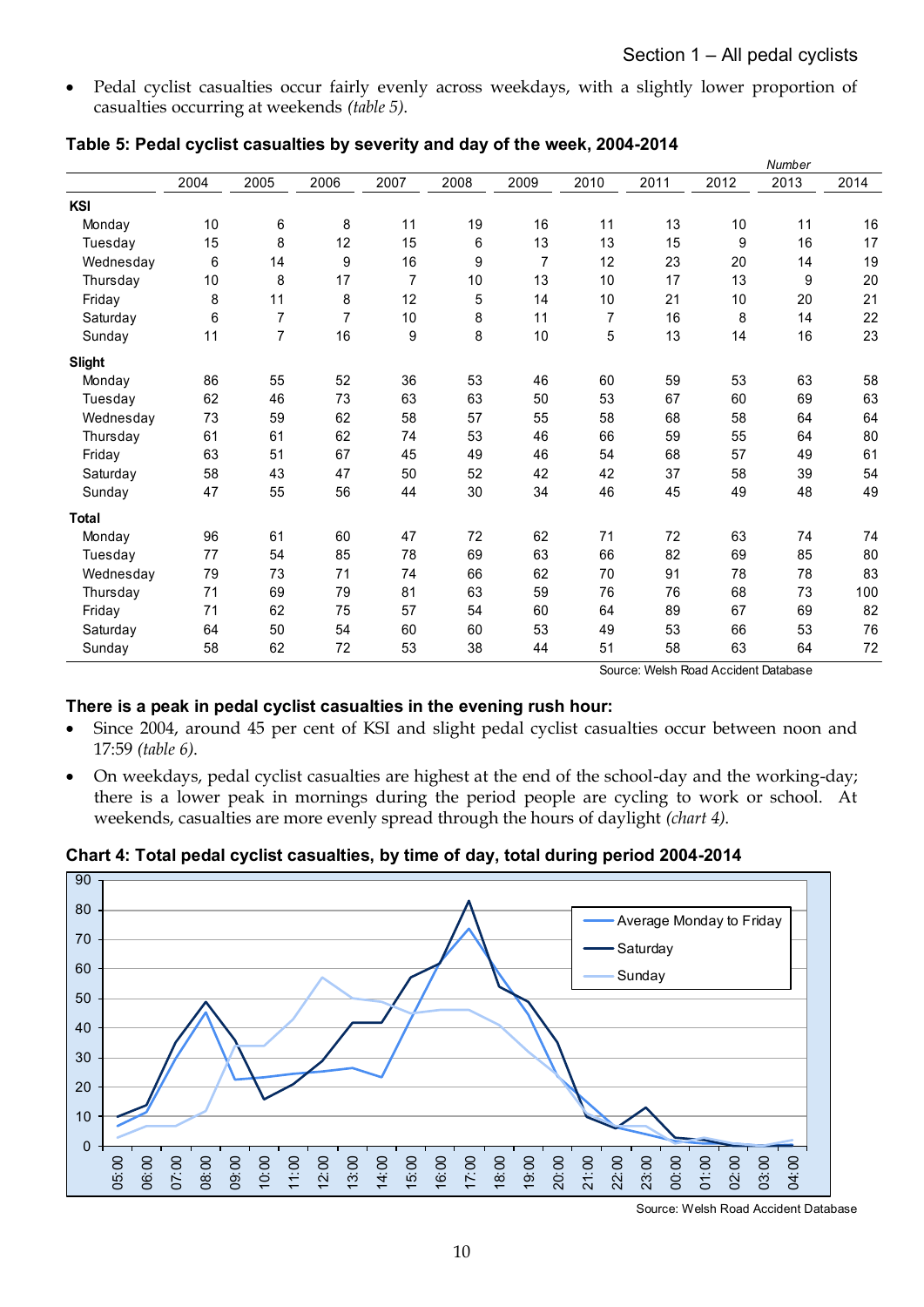|              |      |      |      |      |      |      |      |                |                                      |      | Number |
|--------------|------|------|------|------|------|------|------|----------------|--------------------------------------|------|--------|
|              | 2004 | 2005 | 2006 | 2007 | 2008 | 2009 | 2010 | 2011           | 2012                                 | 2013 | 2014   |
| KSI          |      |      |      |      |      |      |      |                |                                      |      |        |
| 00:00-05:59  | 3    | 1    | 1    |      |      | 4    |      | $\overline{2}$ | 1                                    | 6    | 5      |
| 06:00-11:59  | 15   | 10   | 18   | 15   | 23   | 25   | 13   | 35             | 28                                   | 30   | 46     |
| 12:00-17:59  | 29   | 30   | 40   | 46   | 25   | 29   | 38   | 50             | 33                                   | 40   | 52     |
| 18:00-23:59  | 19   | 20   | 18   | 18   | 16   | 26   | 16   | 31             | 22                                   | 24   | 35     |
| Slight       |      |      |      |      |      |      |      |                |                                      |      |        |
| 00:00-05:59  | 9    | 3    | 9    | 5    | 5    | 7    | 10   | 10             | 5                                    | 8    | 9      |
| 06:00-11:59  | 118  | 86   | 126  | 82   | 97   | 100  | 104  | 110            | 119                                  | 120  | 127    |
| 12:00-17:59  | 211  | 184  | 176  | 170  | 169  | 151  | 181  | 195            | 171                                  | 174  | 203    |
| 18:00-23:59  | 112  | 97   | 108  | 113  | 86   | 61   | 84   | 88             | 95                                   | 94   | 90     |
| <b>Total</b> |      |      |      |      |      |      |      |                |                                      |      |        |
| 00:00-05:59  | 12   | 4    | 10   | 6    | 6    | 11   | 11   | 12             | 6                                    | 14   | 14     |
| 06:00-11:59  | 133  | 96   | 144  | 97   | 120  | 125  | 117  | 145            | 147                                  | 150  | 173    |
| 12:00-17:59  | 240  | 214  | 216  | 216  | 194  | 180  | 219  | 245            | 204                                  | 214  | 255    |
| 18:00-23:59  | 131  | 117  | 126  | 131  | 102  | 87   | 100  | 119            | 117                                  | 118  | 125    |
|              |      |      |      |      |      |      |      |                | Source: Welsh Road Accident Database |      |        |

# **Table 6: Pedal cyclist casualties by severity and time of day, 2004-2014**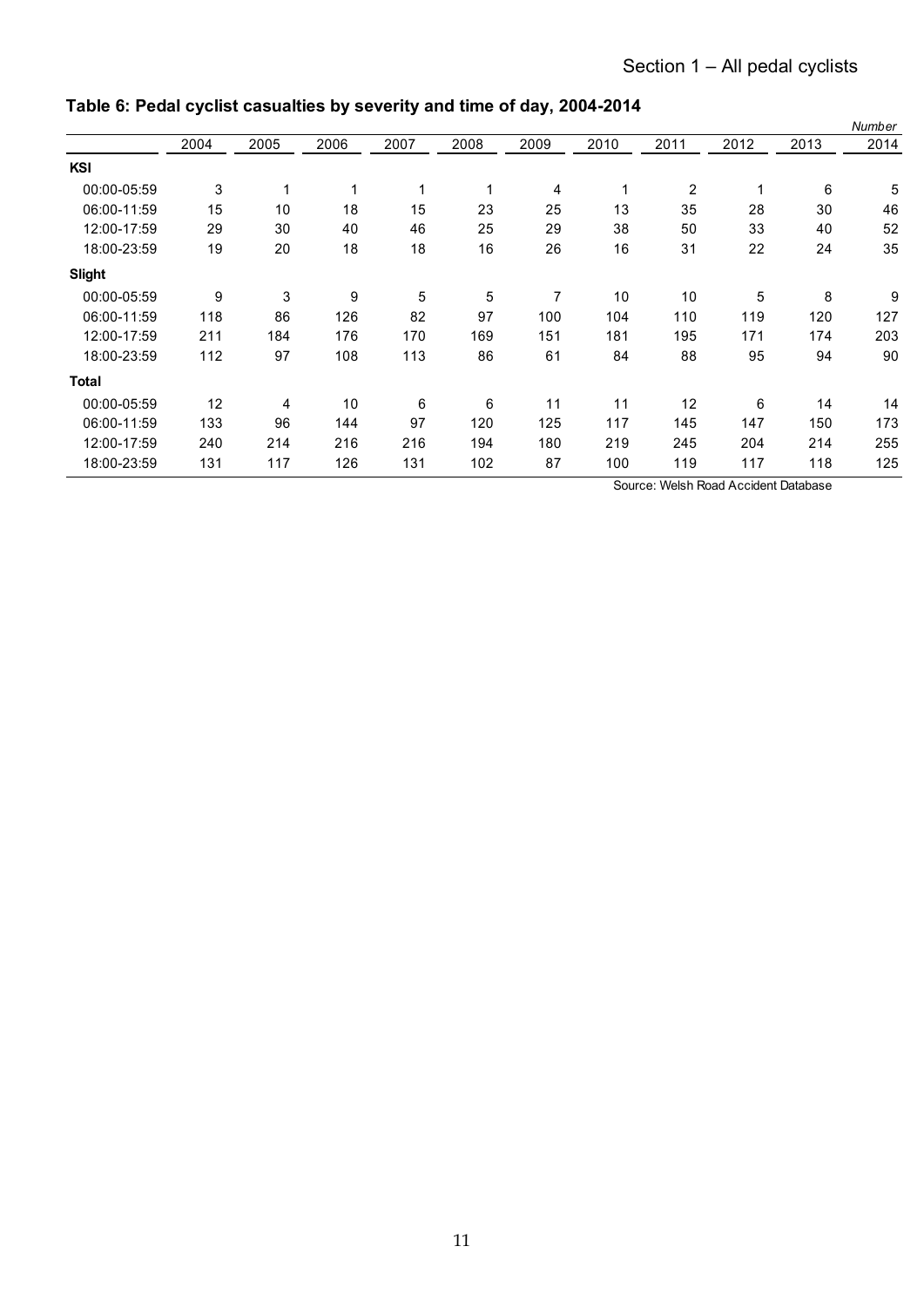# **Where on the road are casualties most likely to occur?**

# **Since 2004 the majority of pedal cyclist casualties occur within 20 metres of a junction:**

- Around 2 out of 3 KSI pedal cyclist casualties are injured in accidents occurring at or within 20 metres of a junction *(chart 5)*.
- For KSI cyclist casualties injured in an accident at or within 20 metres of a junction, over half of these junction accidents occurred at T or staggered junctions *(chart 6)*.



#### **Chart 5: Proportion of KSI pedal cyclist casualties and their proximity to a junction**

Source: Welsh Road Accident Database

# **Chart 6: Proportion of pedal cyclist casualties killed or seriously injured at a junction, by type of junction, total during period 2004-2014**

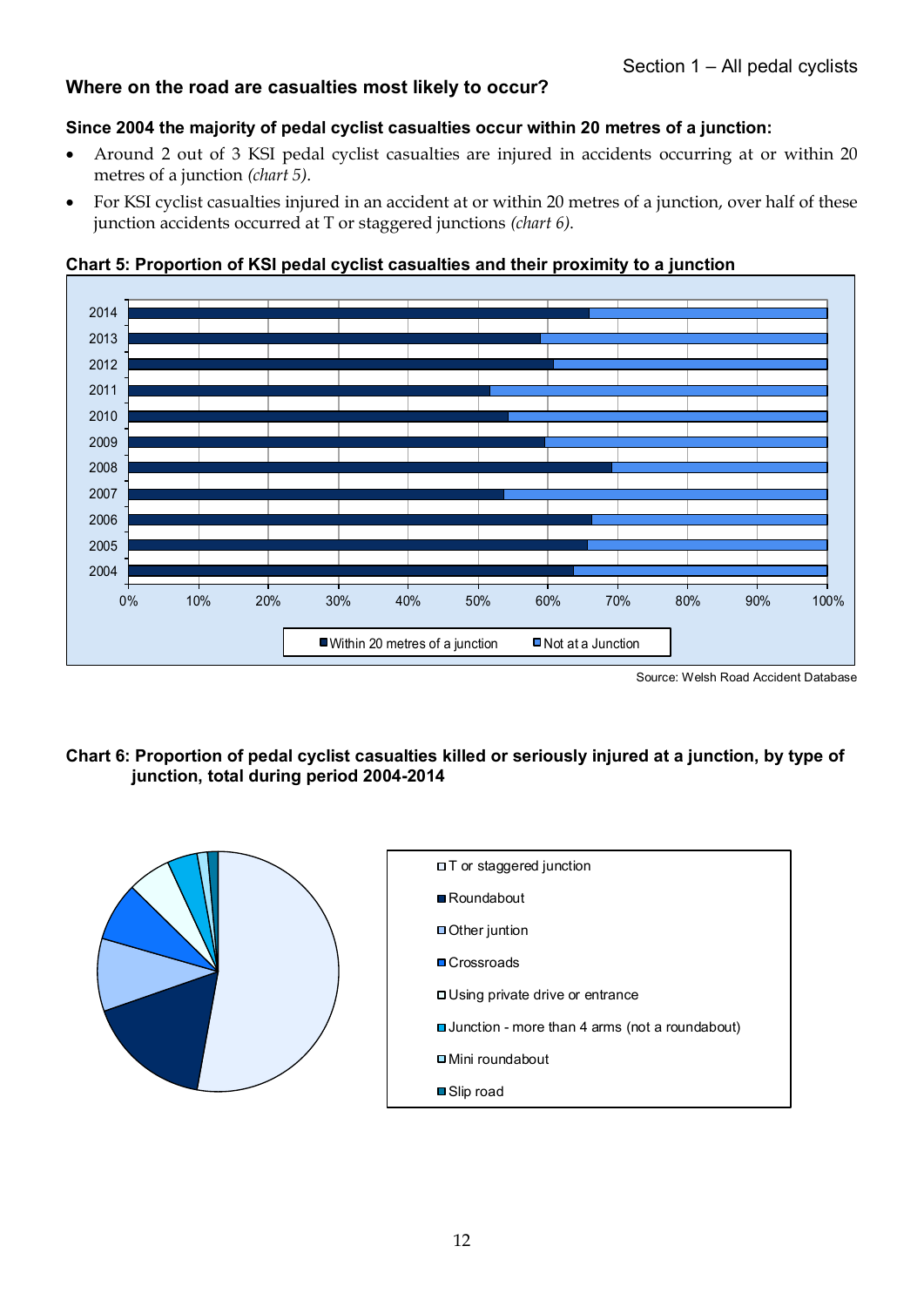# **The majority of pedal cyclist casualties occur in 30mph zones:**

- Over the eleven years from 2004 to 2014, 69 per cent of KSI cyclist casualties and 84 per cent of slight pedal cyclist casualties occur on roads with a 30 mph speed limit. 23 per cent of KSI casualties occur on roads with a 60 or 70 mph speed limit but only 11 per cent of slight casualties *(table 7)*.
- A substantial proportion of more serious casualties occur on A roads. In 2014, of those pedal cyclists killed or seriously injured (KSI), 35 per cent occurred on A roads and 38 per cent of slightly injured casualties. The majority of slight casualties occur on unclassified roads *(table 8)*.

*Number* 2004 2005 2006 2007 2008 2009 2010 2011 2012 2013 2014 **KSI** 20 mph 0 0 0 1 0 0 0 0 1 0 4 2004 2005 2006 2007 2008 2009 2010 2011 2012 2013 2014<br>30 mph 1 9 0 0 0 1 0 0 0 0 1 0 1<br>30 mph 1 48 1 48 58 57 51 57 49 67 59 67 90<br>40 moh 1 4 1 3 6 1 4 3 4 3 6 8 40 moh 4 1 3 6 1 4 3 4 3 6 8 50 mph 1 2 1 2 1 0 0 4 6 2 6 80 mph<br>
48 48 58 57 51 57 49 67 59 67 90<br>
40 moh 4 1 3 6 1 4 3 4 3 6 8<br>
50 mph 1 2 1 2 1 0 0 4 6 2 6<br>
60 mph 11 8 14 11 7 19 14 37 14 25 30<br>
70 mph 2 2 1 3 5 4 2 6 1 0 0 70 mph 2 2 1 3 5 4 2 6 1 0 0 **Slight** 20 mph 1 2 2 3 2 2 1 1 3 2 0 30 mph 393 318 341 328 301 273 328 329 304 320 351 40 moh 1 4 1 6 2 0 <sup>7</sup> 1 6 <sup>8</sup> <sup>6</sup> 2 2 2 4 1 8 2 0 50 mph <sup>0</sup> <sup>0</sup> <sup>2</sup> <sup>1</sup> <sup>5</sup> <sup>1</sup> <sup>4</sup> <sup>9</sup> 1 0 <sup>6</sup> <sup>9</sup> 20 mph<br>30 mph 393 318 341 328 301 273 328 329 304 320 351<br>40 moh 14 16 20 7 16 8 6 22 24 18 20<br>50 mph 37 30 50 29 27 31 35 38 45 49 44<br>70 mph 5 4 4 2 6 4 5 4 4 1 5 70 mph 5 4 4 2 6 4 5 4 4 1 5 **Total** 20 mph 1 2 2 4 2 2 1 1 4 2 4 30 mph 441 366 399 385 352 330 377 396 363 387 441 1 |<br>20 mph | 1 | 2 | 2 | 2 | 2 | 2 | 1 | 1 | 4 | 2 | 4<br>30 mph | 14 | 366 | 399 | 385 | 352 | 330 | 377 | 396 | 363 | 387 | 441<br>40 mph | 1 | 1 | 2 | 3 | 3 | 3 | 6 | 1 | 1 | 4 | 13 | 16 | 8 | 15<br>50 mph | 1 | 1 | 2 | 3 | 3 | 1 1 2 2 4 2 2 1 1 4 2 4<br>30 mph 1 441 366 399 385 352 330 377 396 363 387 441<br>40 mph 18 17 23 13 17 12 9 26 27 24 28<br>50 mph 1 2 3 3 3 6 1 4 13 16 8 15<br>60 mph 48 38 64 40 34 50 49 75 59 74 74 60 mph 4 8 3 8 6 4 4 0 3 4 5 0 4 9 7 5 5 9 7 4 7 4 30 mph 441 300 399 365 332 330 377 390 363 387 441<br>40 mph 18 17 23 13 17 12 9 26 27 24 28<br>50 mph 1 2 3 3 3 3 6 1 4 13 16

#### **Table 7: Pedal cyclist casualties by speed limit of road and severity, 2004-2014**

Source: Welsh Road Accident Database

#### **Table 8: Pedal cyclist casualties by severity and road class, 2004-2014**

|                     |      |      |      |      |      |      |      |      |      |      | Number |
|---------------------|------|------|------|------|------|------|------|------|------|------|--------|
|                     | 2004 | 2005 | 2006 | 2007 | 2008 | 2009 | 2010 | 2011 | 2012 | 2013 | 2014   |
| <b>KSI</b>          |      |      |      |      |      |      |      |      |      |      |        |
| Motorway            | 0    | 0    | 0    | 0    | 0    | 0    | 0    | 0    | 0    | 0    | 0      |
| A road              | 22   | 21   | 26   | 31   | 25   | 33   | 29   | 43   | 37   | 40   | 48     |
| <b>B</b> road       | 10   | 12   | 15   | 7    | 15   | 11   | 7    | 17   | 14   | 19   | 23     |
| C road/Unclassified | 34   | 28   | 36   | 42   | 25   | 40   | 32   | 58   | 33   | 41   | 67     |
| <b>Slight</b>       |      |      |      |      |      |      |      |      |      |      |        |
| Motorway            | 0    | 0    | 0    | 0    | 0    | 0    | 1    | 0    | 0    | 0    |        |
| A road              | 139  | 100  | 131  | 110  | 104  | 87   | 116  | 120  | 137  | 155  | 162    |
| B road              | 43   | 54   | 62   | 41   | 33   | 45   | 46   | 54   | 50   | 56   | 60     |
| C road/Unclassified | 268  | 216  | 226  | 219  | 220  | 187  | 216  | 229  | 203  | 185  | 206    |
| <b>Total</b>        |      |      |      |      |      |      |      |      |      |      |        |
| Motorway            | 0    | 0    | 0    | 0    | 0    | 0    | 1    | 0    | 0    | 0    |        |
| A road              | 161  | 121  | 157  | 141  | 129  | 120  | 145  | 163  | 174  | 195  | 210    |
| <b>B</b> road       | 53   | 66   | 77   | 48   | 48   | 56   | 53   | 71   | 64   | 75   | 83     |
| C road/Unclassified | 302  | 244  | 262  | 261  | 245  | 227  | 248  | 287  | 236  | 226  | 273    |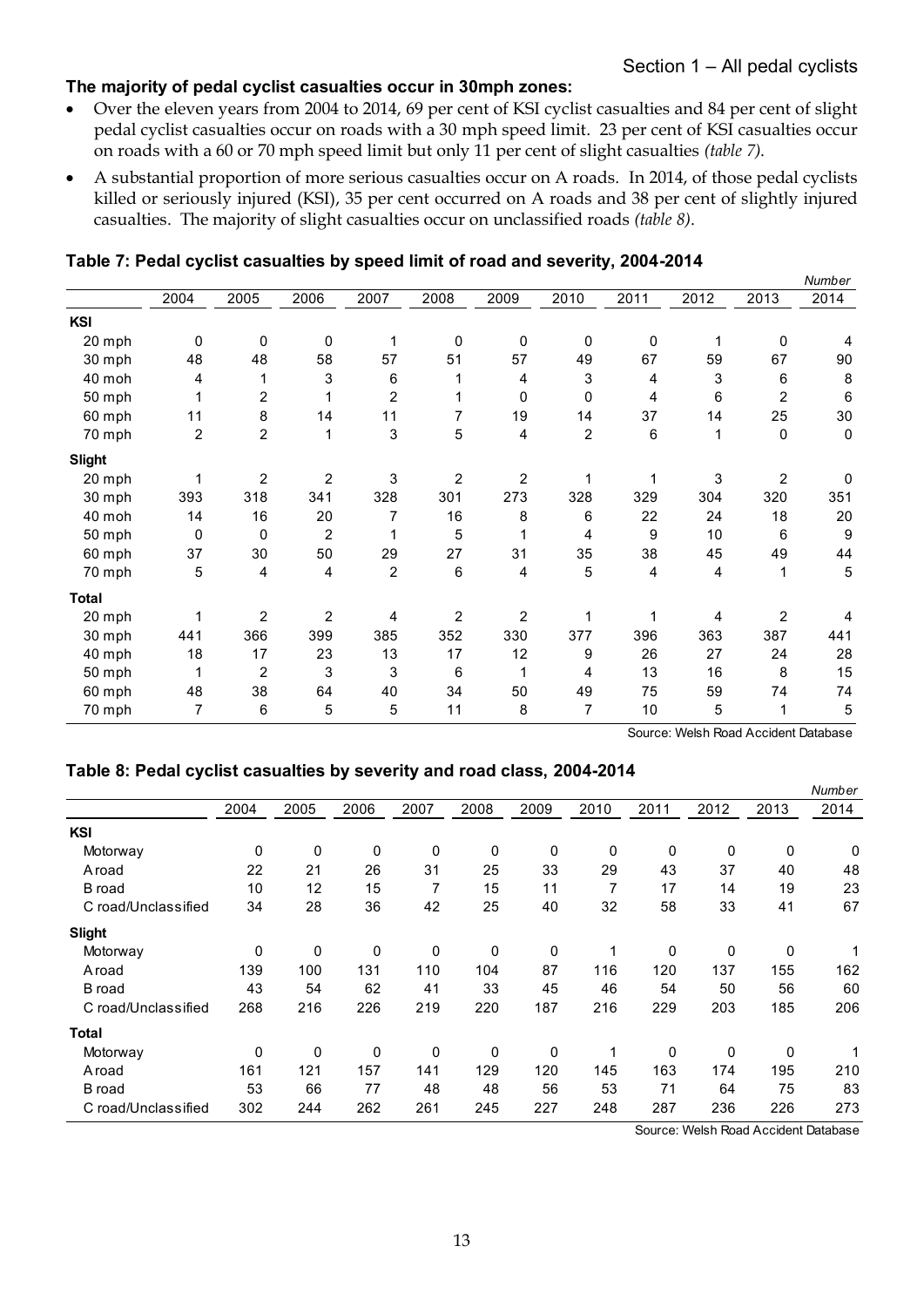# **What was the pedal cyclist doing when they became a casualty?**

#### **Mostly going straight ahead:**

- In 2014, in around 8 out of 10 cases, the injured cyclist was described as 'going ahead other' or going ahead on a left hand or right hand bend *(table 9)*.
- Only in a minority of cases was the cyclist carrying out a manoeuvre such as moving off, slowing down, changing lane, turning to left or right, or overtaking. In particular, very few cyclists were hurt when 'overtaking on the nearside' *(table 9)*.

|                            |                |                |                |                |                |                |      |      |                |             | Number                  |
|----------------------------|----------------|----------------|----------------|----------------|----------------|----------------|------|------|----------------|-------------|-------------------------|
|                            | 2004           | 2005           | 2006           | 2007           | 2008           | 2009           | 2010 | 2011 | 2012           | 2013        | 2014                    |
| <b>KSI</b>                 |                |                |                |                |                |                |      |      |                |             |                         |
| Slowing or stopping        | 2              | 0              | 0              | 2              | 1              | 0              | 0    | 2    | 0              | 1           | 5                       |
| Moving off                 | 0              | $\overline{2}$ | 3              | $\overline{2}$ | 1              | 1              | 2    | 1    | 5              | 0           |                         |
| Turning left (a)           | 1              | $\overline{2}$ | 4              | $\overline{2}$ | $\overline{2}$ | 3              | 1    | 3    | 3              | 4           | 3                       |
| Turning right (a)          | 3              | 4              | 8              | 1              | 7              | 1              | 8    | 8    | 8              | 7           | 6                       |
| Changing lane              | $\overline{2}$ | 0              | $\overline{2}$ | 4              | 1              | 1              | 0    | 1    | $\overline{2}$ | $\mathbf 1$ | $\overline{\mathbf{c}}$ |
| Overtaking moving          |                |                |                |                |                |                |      |      |                |             |                         |
| vehicle on its offside     | 0              | 0              | 0              | 1              | 0              | 0              | 0    | 1    | 0              | 3           |                         |
| Overtaking on offside      | 1              | 0              | 1              | $\overline{c}$ | 0              | 0              | 0    | 1    | $\mathbf 0$    | 3           | 3                       |
| Going ahead left hand bend | 3              | $\overline{2}$ | $\overline{2}$ | 5              | 3              | $\overline{2}$ | 1    | 8    | $\mathbf{0}$   | 3           | 6                       |
| Going ahead right hand     |                |                |                |                |                |                |      |      |                |             |                         |
| bend                       | 3              | 1              | 7              | 2              | 1              | 3              | 1    | 9    | 6              | 4           | 11                      |
| Going ahead other          | 50             | 48             | 49             | 59             | 47             | 70             | 52   | 80   | 60             | 77          | 94                      |
| Other manoeuvres           | 1              | $\Omega$       | $\Omega$       | 1              | $\overline{2}$ | $\overline{2}$ | 3    | 3    | $\Omega$       | 0           | 4                       |
| Total                      | 66             | 61             | 77             | 80             | 65             | 84             | 68   | 118  | 84             | 100         | 138                     |
| <b>Slight</b>              |                |                |                |                |                |                |      |      |                |             |                         |
| Slowing or stopping        | 1              | 3              | 8              | 7              | 16             | 6              | 6    | 10   | 14             | 7           | 12                      |
| Moving off                 | $\overline{2}$ | 8              | 16             | 10             | 7              | 9              | 16   | 18   | 10             | 8           | 4                       |
| Turning left (a)           | 21             | 11             | 10             | 10             | 21             | 10             | 9    | 8    | 11             | 11          | 12                      |
| Turning right (a)          | 27             | 19             | 11             | 25             | 18             | 21             | 22   | 25   | 25             | 18          | 27                      |
| Changing lane              | $\overline{2}$ | 6              | $\overline{2}$ | 4              | 5              | 2              | 4    | 3    | 6              | 7           | 1                       |
| Overtaking on offside      | 13             | 14             | 6              | 4              | 7              | 6              | 6    | 3    | 7              | 7           | $\overline{7}$          |
| Overtaking on nearside     | 3              | $\overline{2}$ | 4              | 6              | 1              | 2              | 4    | 4    | 1              | 6           | 4                       |
| Going ahead left hand bend | 12             | 8              | 13             | 8              | 5              | 5              | 9    | 8    | 15             | 14          | 11                      |
| Going ahead right hand     |                |                |                |                |                |                |      |      |                |             |                         |
| bend                       | 15             | 7              | 18             | 7              | 4              | 9              | 7    | 11   | 10             | 12          | 8                       |
| Going ahead other          | 343            | 281            | 320            | 282            | 263            | 240            | 284  | 303  | 283            | 301         | 337                     |
| Other manoeuvres           | 9              | 8              | 6              | 6              | 7              | 7              | 10   | 7    | 4              | 3           | $\overline{4}$          |
| Total                      | 450            | 370            | 418            | 370            | 357            | 319            | 379  | 403  | 390            | 396         | 429                     |

#### **Table 9: Pedal cyclist casualties by severity and manoeuvre, 2004-2014**

(a) Includes w aiting to turn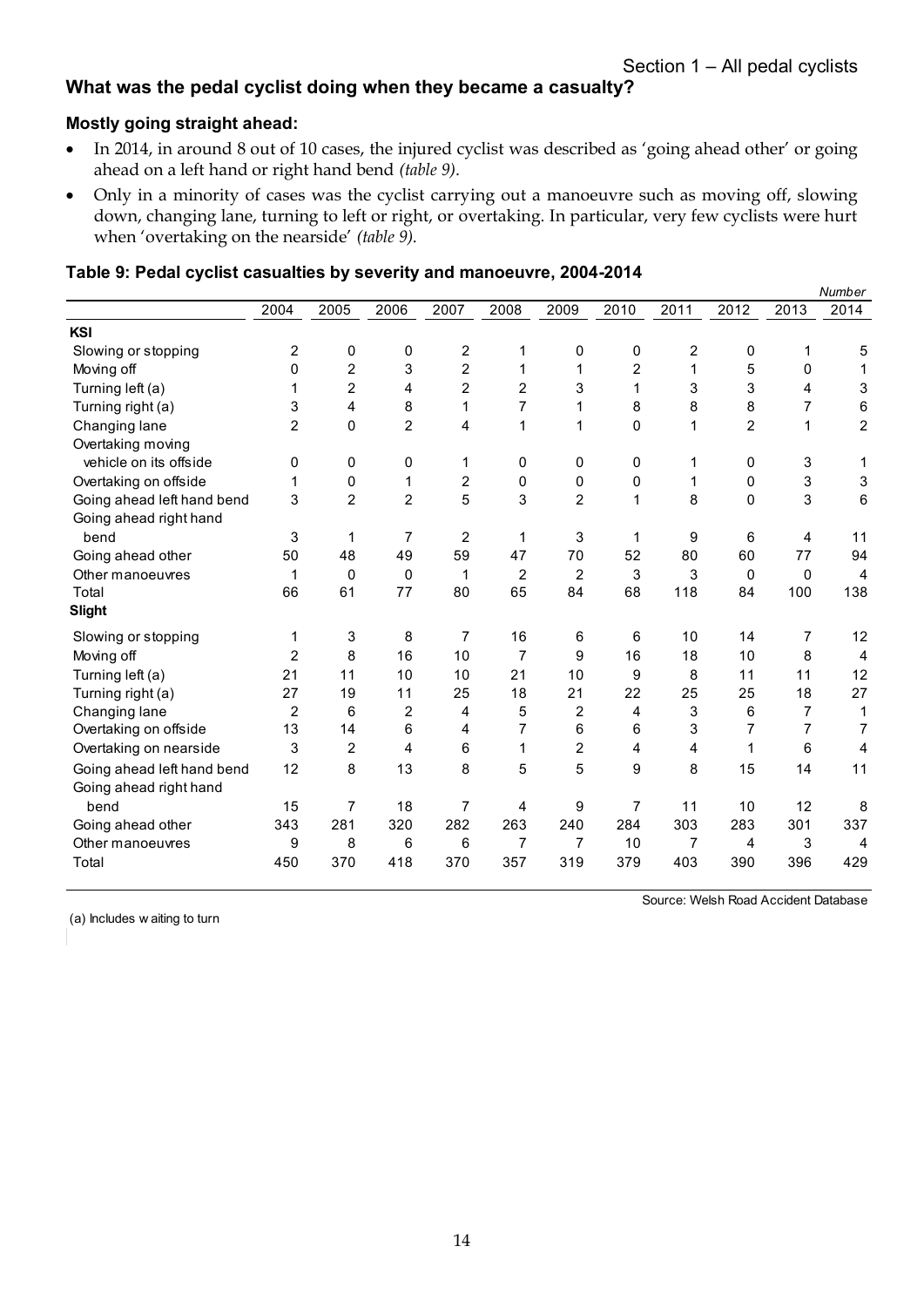# **Where in Wales did the pedal cyclist casualties occur?**

#### **Since 2004, around one in five pedal cyclist casualties have occurred in the Cardiff local authority, which is more than combined local authorities in either Gwent or Dyfed Powys Police areas:**

 Four local authorities had less than 100 pedal cyclist casualties during the 11 year period, Merthyr Tydfil (65), Blaenau Gwent (73), the Isle of Anglesey (88) and Torfaen (87) *(table 10)*.

|                          |      |      |      |                |      |      |      |      |      |      | Number |
|--------------------------|------|------|------|----------------|------|------|------|------|------|------|--------|
|                          | 2004 | 2005 | 2006 | 2007           | 2008 | 2009 | 2010 | 2011 | 2012 | 2013 | 2014   |
| Isle of Anglesey         | 9    | 9    | 6    | 4              | 4    | 5    | 7    | 16   | 4    | 10   | 14     |
| Gwynedd                  | 19   | 10   | 14   | 10             | 12   | 5    | 11   | 34   | 22   | 26   | 26     |
| Conwy                    | 21   | 20   | 34   | 30             | 17   | 17   | 17   | 16   | 17   | 24   | 30     |
| Denbighshire             | 12   | 18   | 18   | 16             | 22   | 18   | 21   | 16   | 23   | 17   | 21     |
| <b>Flintshire</b>        | 25   | 13   | 34   | 19             | 35   | 25   | 28   | 32   | 33   | 36   | 27     |
| Wrexham                  | 33   | 20   | 31   | 24             | 35   | 29   | 22   | 32   | 32   | 35   | 35     |
| Powys                    | 18   | 16   | 9    | 12             | 8    | 13   | 17   | 18   | 24   | 8    | 19     |
| Ceredigion               | 12   | 12   | 13   | 10             | 11   | 10   | 3    | 19   | 12   | 9    | 11     |
| Pembrokeshire            | 22   | 16   | 14   | 21             | 7    | 10   | 18   | 17   | 17   | 17   | 15     |
| Carmarthenshire          | 24   | 30   | 16   | 25             | 17   | 21   | 24   | 32   | 34   | 18   | 28     |
| Swansea                  | 39   | 42   | 49   | 25             | 32   | 27   | 46   | 36   | 40   | 33   | 38     |
| <b>Neath Port Talbot</b> | 19   | 19   | 26   | 19             | 16   | 19   | 17   | 22   | 10   | 27   | 23     |
| <b>Bridgend</b>          | 31   | 20   | 11   | 15             | 14   | 14   | 20   | 21   | 17   | 18   | 12     |
| Vale of Glamorgan        | 18   | 12   | 15   | 27             | 18   | 19   | 22   | 26   | 11   | 19   | 25     |
| Cardiff                  | 89   | 79   | 104  | 88             | 95   | 87   | 99   | 116  | 103  | 106  | 112    |
| Rhondda Cynon Taf        | 43   | 17   | 26   | 34             | 21   | 21   | 19   | 23   | 11   | 26   | 32     |
| Merthyr Tydfil           | 9    | 9    | 9    | 3              | 2    | 3    | 1    | 2    | 6    | 2    | 19     |
| Caerphilly               | 26   | 19   | 13   | 13             | 20   | 11   | 11   | 8    | 20   | 17   | 16     |
| <b>Blaenau Gwent</b>     | 8    | 8    | 15   | $\overline{7}$ | 4    | 4    | 10   | 5    | 2    | 7    | 3      |
| Torfaen                  | 9    | 9    | 11   | $\overline{7}$ | 9    | 8    | 5    | 6    | 6    | 6    | 11     |
| Monmouthshire            | 10   | 12   | 13   | 13             | 8    | 11   | 6    | 11   | 8    | 12   | 16     |
| Newport                  | 20   | 21   | 15   | 28             | 15   | 26   | 23   | 13   | 22   | 23   | 34     |
| Wales                    | 516  | 431  | 496  | 450            | 422  | 403  | 447  | 521  | 474  | 496  | 567    |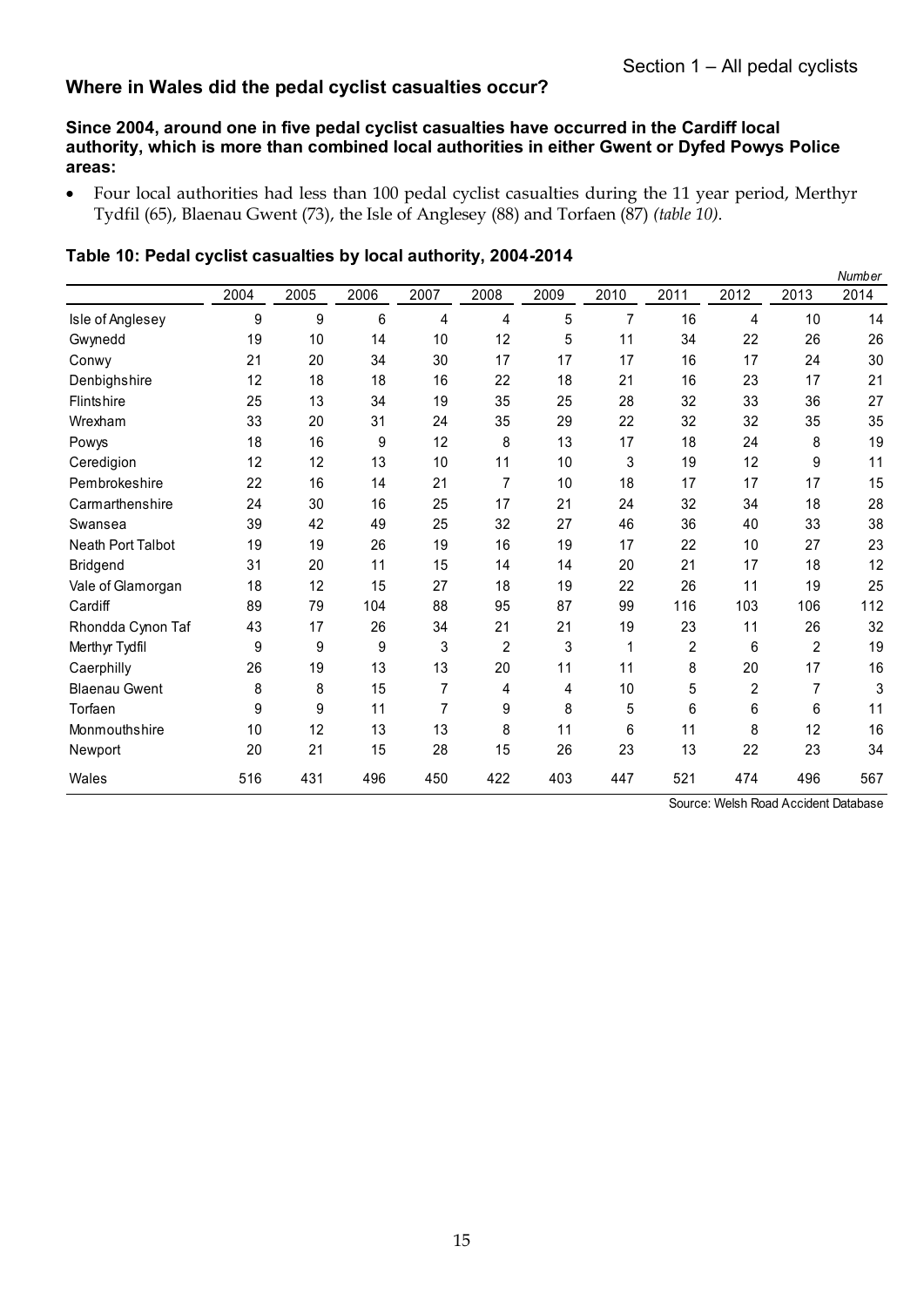# **Summary of child pedal cyclist casualties**

#### **The number of child (aged 0-15) pedal cyclist casualties has steadily declined since early 1980s:**

- Child pedal cyclist casualties peaked in 1984 and has reduced by over 80 per cent since. In recent years this trend has slowed and total casualties have increased slightly, with 89 child cyclist casualties in 2014; of which there were no fatalities and 14 seriously injured.
- During the early 1980s, child pedal cyclist casualties represented around a fifth of all child road traffic casualties. Since then this has decreased, not only in numbers, but also as a proportion of all child traffic casualties. The proportion of child casualties that were cyclists has been around 11 per cent since the mid 1990's.

#### **Table 11: Summary of child pedal cyclist casualties, 1979-2014**

|      |                         |           |     |        |       | Number and per cent                  |
|------|-------------------------|-----------|-----|--------|-------|--------------------------------------|
|      |                         |           |     |        |       | Percentage                           |
|      |                         |           |     |        |       | of all child                         |
|      |                         | Seriously |     |        |       | (aged 0-15)                          |
|      | Killed                  | injured   | KSI | Slight | Total | road casualties                      |
| 1979 | $\overline{\mathbf{4}}$ | 97        | 101 | 307    | 408   | 17.0                                 |
| 1980 | $\overline{\mathbf{4}}$ | 116       | 120 | 313    | 433   | 18.1                                 |
| 1981 | 3                       | 102       | 105 | 337    | 442   | 19.6                                 |
| 1982 | $\overline{7}$          | 93        | 100 | 359    | 459   | 19.5                                 |
| 1983 | 3                       | 109       | 112 | 413    | 525   | 22.7                                 |
| 1984 | $\boldsymbol{2}$        | 146       | 148 | 407    | 555   | 22.4                                 |
| 1985 | $\mathbf{1}$            | 91        | 92  | 312    | 404   | 18.2                                 |
| 1986 | $\mathbf 2$             | 71        | 73  | 260    | 333   | 15.3                                 |
| 1987 | 3                       | 86        | 89  | 295    | 384   | 17.8                                 |
| 1988 | 5                       | 59        | 64  | 309    | 373   | 16.3                                 |
| 1989 | 5                       | 65        | 70  | 393    | 463   | 18.5                                 |
| 1990 | $\mathbf{1}$            | 73        | 74  | 329    | 403   | 16.4                                 |
| 1991 | 3                       | 53        | 56  | 308    | 364   | 15.5                                 |
| 1992 | $\overline{\mathbf{c}}$ | 54        | 56  | 290    | 346   | 14.9                                 |
| 1993 | 3                       | 45        | 48  | 306    | 354   | 15.2                                 |
| 1994 | 6                       | 55        | 61  | 307    | 368   | 15.6                                 |
| 1995 | 1                       | 46        | 47  | 312    | 359   | 15.9                                 |
| 1996 | 4                       | 59        | 63  | 317    | 380   | 16.4                                 |
| 1997 | 1                       | 32        | 33  | 302    | 335   | 15.2                                 |
| 1998 | $\mathbf 0$             | 29        | 29  | 243    | 272   | 12.4                                 |
| 1999 | 1                       | 40        | 41  | 271    | 312   | 14.6                                 |
| 2000 | 1                       | 22        | 23  | 218    | 241   | 12.0                                 |
| 2001 | $\overline{\mathbf{c}}$ | 23        | 25  | 211    | 236   | 12.3                                 |
| 2002 | $\mathsf 0$             | 23        | 23  | 191    | 214   | 11.6                                 |
| 2003 | $\overline{\mathbf{c}}$ | 38        | 40  | 185    | 225   | 13.0                                 |
| 2004 | $\mathbf{1}$            | 22        | 23  | 180    | 203   | 13.1                                 |
| 2005 | $\mathbf 0$             | 18        | 18  | 146    | 164   | 11.8                                 |
| 2006 | 1                       | 20        | 21  | 131    | 152   | 11.7                                 |
| 2007 | $\mathbf 0$             | 33        | 33  | 122    | 155   | 12.9                                 |
| 2008 | 1                       | 13        | 14  | 99     | 113   | 10.2                                 |
| 2009 | $\mathbf 0$             | 21        | 21  | 88     | 109   | 10.8                                 |
| 2010 | 1                       | 17        | 18  | 94     | 112   | 10.9                                 |
| 2011 | 1                       | 20        | 21  | 94     | 115   | 11.4                                 |
| 2012 | 1                       | 11        | 12  | 61     | 73    | 8.9                                  |
| 2013 | $\mathbf 0$             | 16        | 16  | 58     | 74    | 9.5                                  |
| 2014 | $\mathbf 0$             | 14        | 14  | 75     | 89    | 11.1                                 |
|      |                         |           |     |        |       | Course: Wolch Pood Apoidant Detaboog |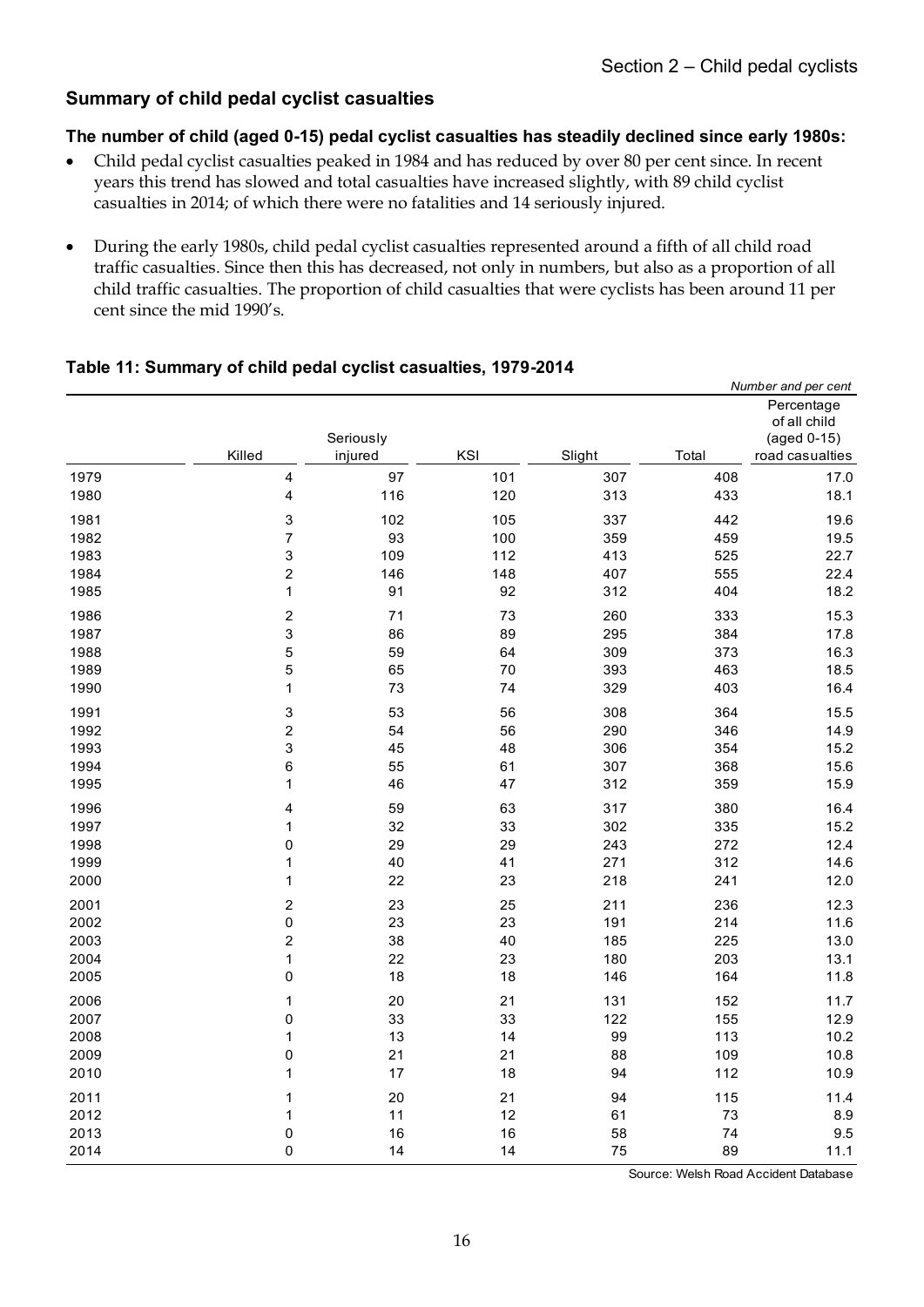# **The number of child (aged 0-15) pedal cyclist casualties has declined since 2004:**

- The section above describes the steady fall in total casualties since 1997; this continued over the period from 2004 to 2014 with the number of child pedal cyclist casualties falling by 56 per cent, from 203 in 2004 to 89 in 2014 *(table 11 and chart 7)*.
- This drop was driven by the fall in slight casualties, which fell by 58 per cent from 180 children in 2004 to 75 children in 2014. The child KSI casualties' numbers have fallen by 39 per cent over the same period *(table 11 and chart 7)*.



#### **Chart 7: Number of child pedal cyclist casualties by severity, 2004-2014**

# **Children account for a substantial, but falling, proportion of all pedal cyclist casualties:**

- The proportion of KSI pedal cyclists that were aged 0-15 dropped from 35 per cent of all KSI cyclist casualties in 2004 to 10 per cent in 2014. This proportion did not decline steadily over the period, after falling the proportion rose to just over 40 per cent in 2007 *(chart 8)*.
- The proportion of slight casualty pedal cyclists that were aged 0-15 fell steadily from 40 per cent of all slight cyclist casualties in 2004 to 17 per cent in 2014 *(chart 8)*.

#### **Chart 8: Proportion of all pedal cyclist casualties that are aged 0-15, by severity, 2004-2014**



Source: Welsh Road Accident Database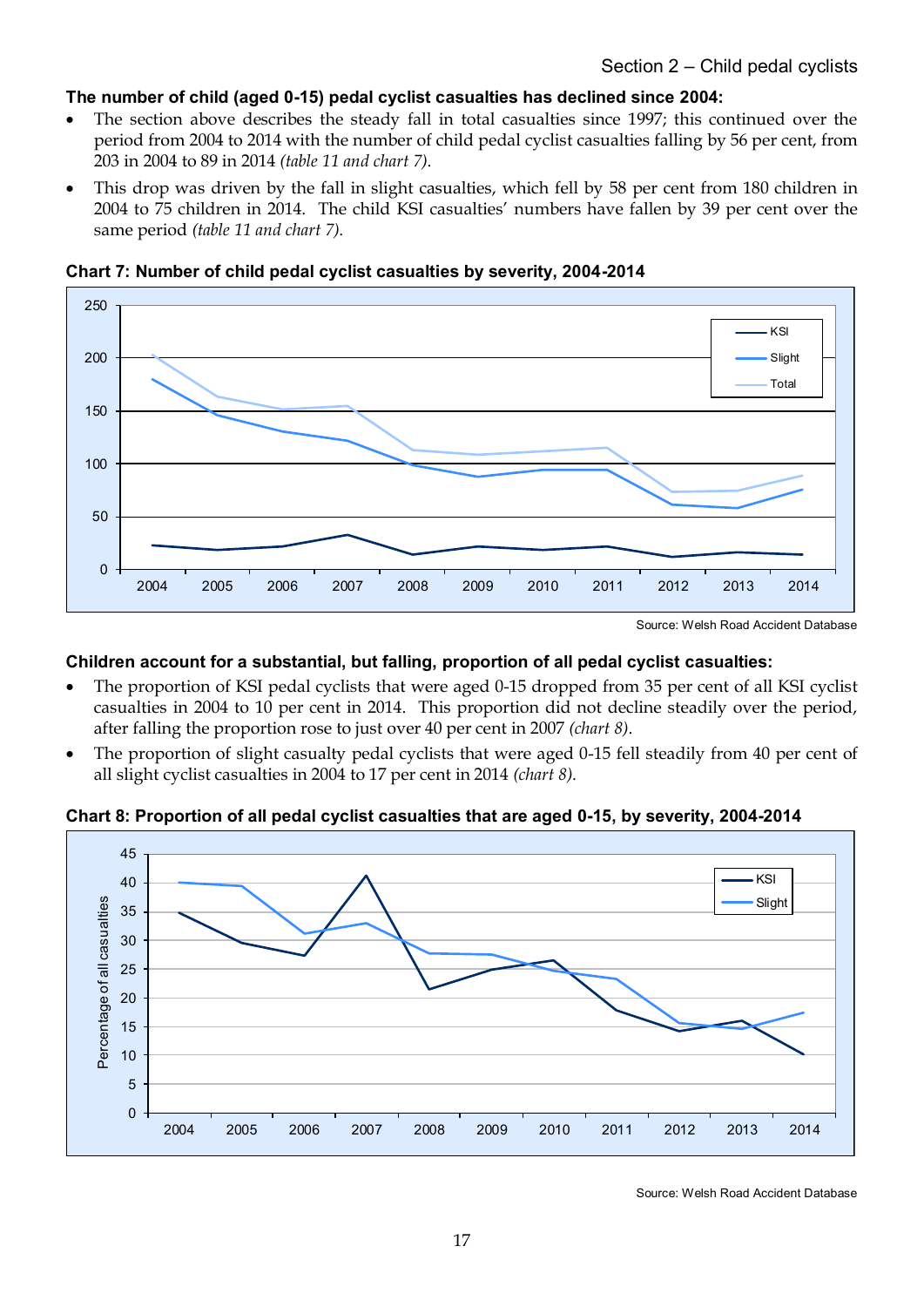# **When are child pedal cyclist casualties most likely to occur?**

# **The majority of pedal cyclist casualties aged 0-15 occur in the 2nd and 3rd quarters of the year:**

- Over the eleven years from 2004 to 2014, 3 out of 4 all pedal cyclist casualties occur in the second quarter (April to June) and in the third (July to September) quarter of each year. Around 1 out of 8 casualties occur in the first and in the fourth quarters *(table 12)*.
- Child pedal cyclist casualties occur fairly evenly across the week *(table 13)*.

#### **Table 12: Child pedal cyclist casualties by severity and quarter, 2004-2014**

|               |                         |                         |                |                                      | Number     |
|---------------|-------------------------|-------------------------|----------------|--------------------------------------|------------|
|               | 1st quarter             | 2nd quarter             | 3rd quarter    | 4th quarter                          | Total      |
| KSI           |                         |                         |                |                                      |            |
| 2004          | $\sqrt{2}$              | 9                       | $\overline{7}$ | $\mathbf 5$                          | 23         |
| 2005          | $\mathbf 1$             | 7                       | $\bf 8$        | $\overline{\mathbf{c}}$              | 18         |
| 2006          | 3                       | $\overline{\mathbf{4}}$ | 12             | $\overline{\mathbf{c}}$              | 21         |
| 2007          | $\overline{\mathbf{4}}$ | 13                      | 12             | 4                                    | 33         |
| 2008          | $\mathbf 1$             | 5                       | 5              | 3                                    | 14         |
| 2009          | 1                       | $\overline{7}$          | 12             | 1                                    | 21         |
| 2010          | $\mathbf 0$             | 9                       | 8              | 1                                    | 18         |
| 2011          | 3                       | 6                       | $10$           | $\overline{\mathbf{c}}$              | 21         |
| 2012          | 3                       | 5                       | 3              | $\mathbf 1$                          | 12         |
| 2013          | $\mathbf{1}$            | 6                       | 7              | $\overline{\mathbf{c}}$              | 16         |
| 2014          | $\mathsf 0$             | 9                       | 4              | $\mathbf 1$                          | 14         |
| <b>Slight</b> |                         |                         |                |                                      |            |
| 2004          | 24                      | 66                      | 65             | 25                                   | 180        |
| 2005          | 22                      | 51                      | 57             | 16                                   | 146        |
| 2006          | 10                      | 52                      | 60             | $\boldsymbol{9}$                     | 131        |
| 2007          | 14                      | 47                      | 41             | 20                                   | 122        |
| 2008          | 15                      | 38                      | 32             | 14                                   | 99         |
| 2009          | 13                      | 35                      | 31             | $\boldsymbol{9}$                     | 88         |
| 2010          | $\boldsymbol{9}$        | 32                      | 35             | 18                                   | 94         |
| 2011          | 15                      | 35                      | 34             | 10                                   | 94         |
| 2012          | 10                      | 20                      | 24             | $\overline{7}$                       | 61         |
| 2013          | $\bf 8$                 | 11                      | 33             | 6                                    | 58         |
| 2014          | $\mathbf{3}$            | 29                      | 35             | 8                                    | ${\bf 75}$ |
| <b>Total</b>  |                         |                         |                |                                      |            |
| 2004          | 26                      | 75                      | 72             | 30                                   | 203        |
| 2005          | 23                      | 58                      | 65             | 18                                   | 164        |
| 2006          | 13                      | 56                      | 72             | 11                                   | 152        |
| 2007          | 18                      | 60                      | 53             | 24                                   | 155        |
| 2008          | 16                      | 43                      | 37             | 17                                   | 113        |
| 2009          | 14                      | 42                      | 43             | 10                                   | 109        |
| 2010          | $\boldsymbol{9}$        | 41                      | 43             | 19                                   | 112        |
| 2011          | 18                      | 41                      | 44             | 12                                   | 115        |
| 2012          | 13                      | 25                      | 27             | 8                                    | 73         |
| 2013          | 9                       | 17                      | 40             | 8                                    | 74         |
| 2014          | 3                       | 38                      | 39             | 9                                    | 89         |
|               |                         |                         |                | Course: Welch Pood Acoident Database |            |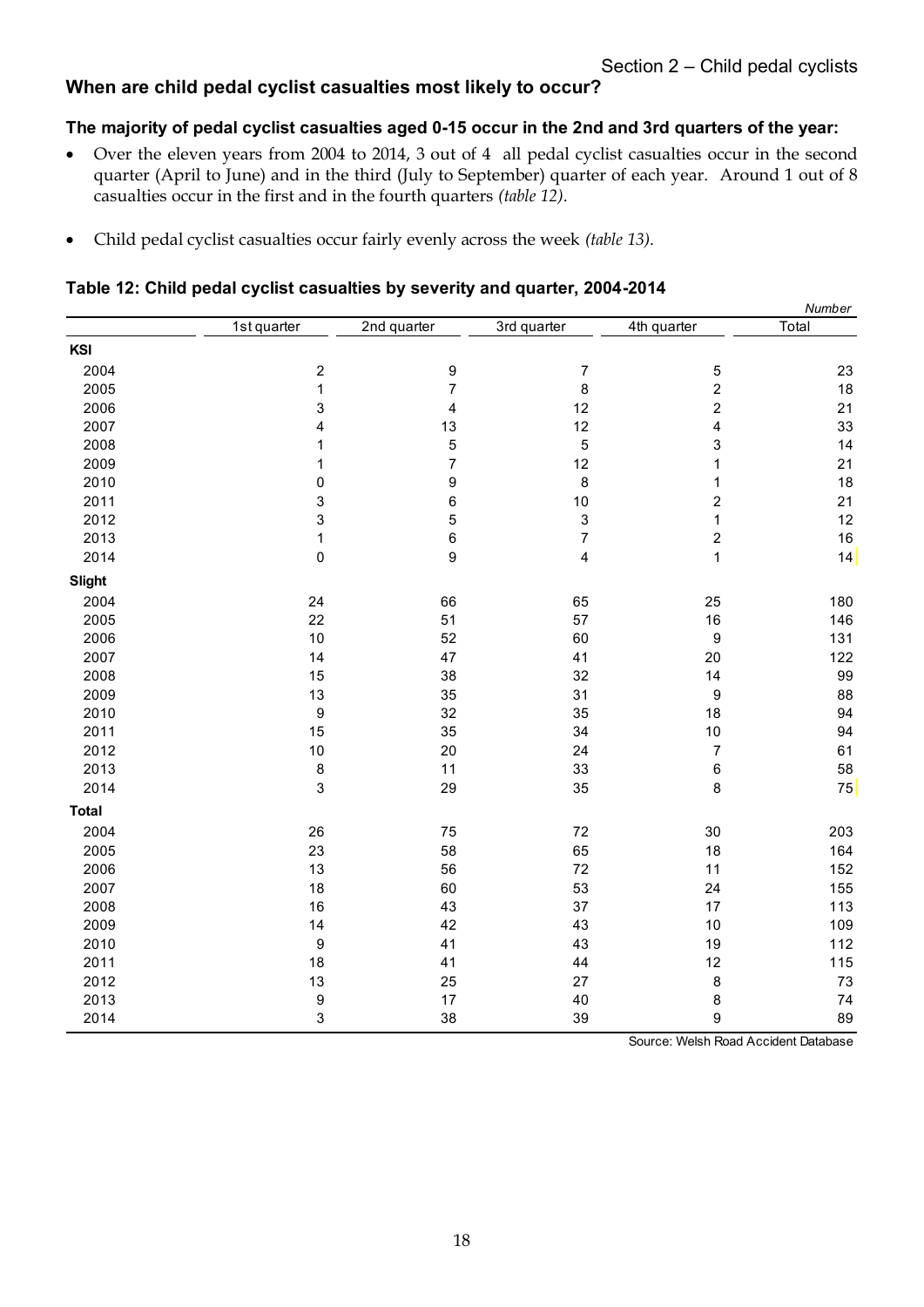| 2004<br><b>KSI</b><br>Monday<br>Tuesday<br>Wednesday<br>Thursday<br>Friday | 1<br>6<br>3<br>3<br>3<br>6 | 2005<br>3<br>3<br>5<br>3 | 2006<br>4<br>4<br>3<br>4<br>1 | 2007<br>8<br>$\overline{2}$<br>5<br>4 | 2008<br>4<br>2<br>0 | 2009<br>3 | 2010<br>4<br>4 | 2011<br>1<br>5 | 2012<br>1<br>2 | 2013<br>3<br>3          | 2014  |
|----------------------------------------------------------------------------|----------------------------|--------------------------|-------------------------------|---------------------------------------|---------------------|-----------|----------------|----------------|----------------|-------------------------|-------|
|                                                                            |                            |                          |                               |                                       |                     |           |                |                |                |                         |       |
|                                                                            |                            |                          |                               |                                       |                     |           |                |                |                |                         |       |
|                                                                            |                            |                          |                               |                                       |                     |           |                |                |                |                         |       |
|                                                                            |                            |                          |                               |                                       |                     |           |                |                |                |                         |       |
|                                                                            |                            |                          |                               |                                       |                     |           | 5              | 3              | 2              | 4                       | 3     |
|                                                                            |                            |                          |                               |                                       | 2                   | 3         |                | 2              | 4              | $\overline{c}$          | 0     |
|                                                                            |                            |                          |                               | 5                                     | 2                   | 6         | 0              | 6              | 1              | 2                       | 3     |
| Saturday                                                                   |                            |                          | 0                             | 6                                     | 4                   | 3         | 3              | 1              |                | 0                       | 3     |
| Sunday                                                                     |                            | $\overline{2}$           | 5                             | 3                                     | 0                   | 4         | 1              | 3              | 1              | $\overline{\mathbf{c}}$ | 3     |
| <b>Slight</b>                                                              |                            |                          |                               |                                       |                     |           |                |                |                |                         |       |
| Monday                                                                     | 34                         | 21                       | 17                            | 11                                    | 12                  | $10$      | 14             | 15             | 8              | 12                      | 15    |
| Tuesday                                                                    | 24                         | 17                       | 23                            | 11                                    | 22                  | 12        | 8              | 10             | 8              | 4                       | 11    |
| Wednesday                                                                  | 27                         | 22                       | 15                            | 25                                    | 16                  | 18        | 16             | 9              | 4              | 10                      | 9     |
| Thursday                                                                   | 27                         | 26                       | 12                            | 22                                    | 9                   | 12        | 14             | 14             | 14             | 8                       | 7     |
| Friday                                                                     | 28                         | 17                       | 17                            | 12                                    | 13                  | 7         | 12             | 21             | 13             | 11                      | 17    |
| Saturday                                                                   | 21                         | 24                       | 21                            | 21                                    | 19                  | 15        | 11             | 11             | 7              | 6                       | 10    |
| Sunday                                                                     | 19                         | 19                       | 26                            | 20                                    | 8                   | 14        | 19             | 14             | 7              | 7                       | $\,6$ |
| <b>Total</b>                                                               |                            |                          |                               |                                       |                     |           |                |                |                |                         |       |
| Monday                                                                     | 35                         | 24                       | 21                            | 19                                    | 16                  | 13        | 18             | 16             | 9              | 15                      | 16    |
| Tuesday                                                                    | 30                         | 18                       | 27                            | 13                                    | 24                  | 13        | 12             | 15             | $10$           | $\overline{7}$          | 12    |
| Wednesday                                                                  | 28                         | 25                       | 18                            | 30                                    | 16                  | 19        | 21             | 12             | 6              | 14                      | 12    |
| Thursday                                                                   | 30                         | 27                       | 16                            | 26                                    | 11                  | 15        | 15             | 16             | 18             | 10                      | 7     |
| Friday                                                                     | 31                         | 22                       | 18                            | 17                                    | 15                  | 13        | 12             | 27             | 14             | 13                      | 20    |
| Saturday                                                                   | 24                         | 27                       | 21                            | 27                                    | 23                  | 18        | 14             | 12             | 8              | 6                       | 13    |
| Sunday                                                                     | 25                         | 21                       | 31                            | 23                                    | 8                   | 18        | 20             | 17             | 8              | 9                       | 9     |

## **Table 13: Child pedal cyclist casualties by severity and day of the week, 2004-2014**

Source: Welsh Road Accident Database

- The majority of child pedal cyclist casualties occurred between midday and 17:59 hours *(table 14)*.
- A substantial minority of casualties (37 per cent of child KSI; 31 per cent of slight casualties; both over the whole period 2004 to 2014) occur later in the evening, between 18:00 and midnight.

# **Table 14: Child pedal cyclist casualties by severity and time of day, 2004-2014**

|               |      |              |      |      |      |             | . .  |      |                                      |                | Number |
|---------------|------|--------------|------|------|------|-------------|------|------|--------------------------------------|----------------|--------|
|               | 2004 | 2005         | 2006 | 2007 | 2008 | 2009        | 2010 | 2011 | 2012                                 | 2013           | 2014   |
| <b>KSI</b>    |      |              |      |      |      |             |      |      |                                      |                |        |
| 00:00-05:59   | 0    | $\mathbf{0}$ | 0    | 0    | 0    | 0           | 0    | 0    | 0                                    | 0              | 0      |
| 06:00-11:59   |      |              | 3    | 3    | 0    |             | 4    | 4    | 1                                    | $\overline{2}$ | 0      |
| 12:00-17:59   | 14   | 9            | 13   | 20   | 9    | 12          | 11   | 6    | 7                                    | 6              | 8      |
| 18:00-23:59   | 8    | 8            | 5    | 10   | 5    | 8           | 6    | 11   | 4                                    | 8              | 6      |
| <b>Slight</b> |      |              |      |      |      |             |      |      |                                      |                |        |
| 00:00-05:59   | 0    | 0            | 0    | 0    | 0    | $\mathbf 0$ | 0    | 0    | 0                                    | 0              |        |
| 06:00-11:59   | 26   | 17           | 17   | 16   | 10   | 16          | 18   | 9    | 14                                   | 6              | 11     |
| 12:00-17:59   | 99   | 77           | 71   | 60   | 59   | 52          | 48   | 61   | 33                                   | 35             | 40     |
| 18:00-23:59   | 55   | 52           | 43   | 46   | 30   | 20          | 28   | 24   | 14                                   | 17             | 23     |
| <b>Total</b>  |      |              |      |      |      |             |      |      |                                      |                |        |
| 00:00-05:59   | 0    | $\mathbf{0}$ | 0    | 0    | 0    | 0           | 0    | 0    | 0                                    | $\mathbf 0$    |        |
| 06:00-11:59   | 27   | 18           | 20   | 19   | 10   | 17          | 19   | 13   | 15                                   | 8              | 11     |
| 12:00-17:59   | 113  | 86           | 84   | 80   | 68   | 64          | 59   | 67   | 40                                   | 41             | 48     |
| 18:00-23:59   | 63   | 60           | 48   | 56   | 35   | 28          | 34   | 35   | 18                                   | 25             | 29     |
|               |      |              |      |      |      |             |      |      | Source: Welsh Road Accident Database |                |        |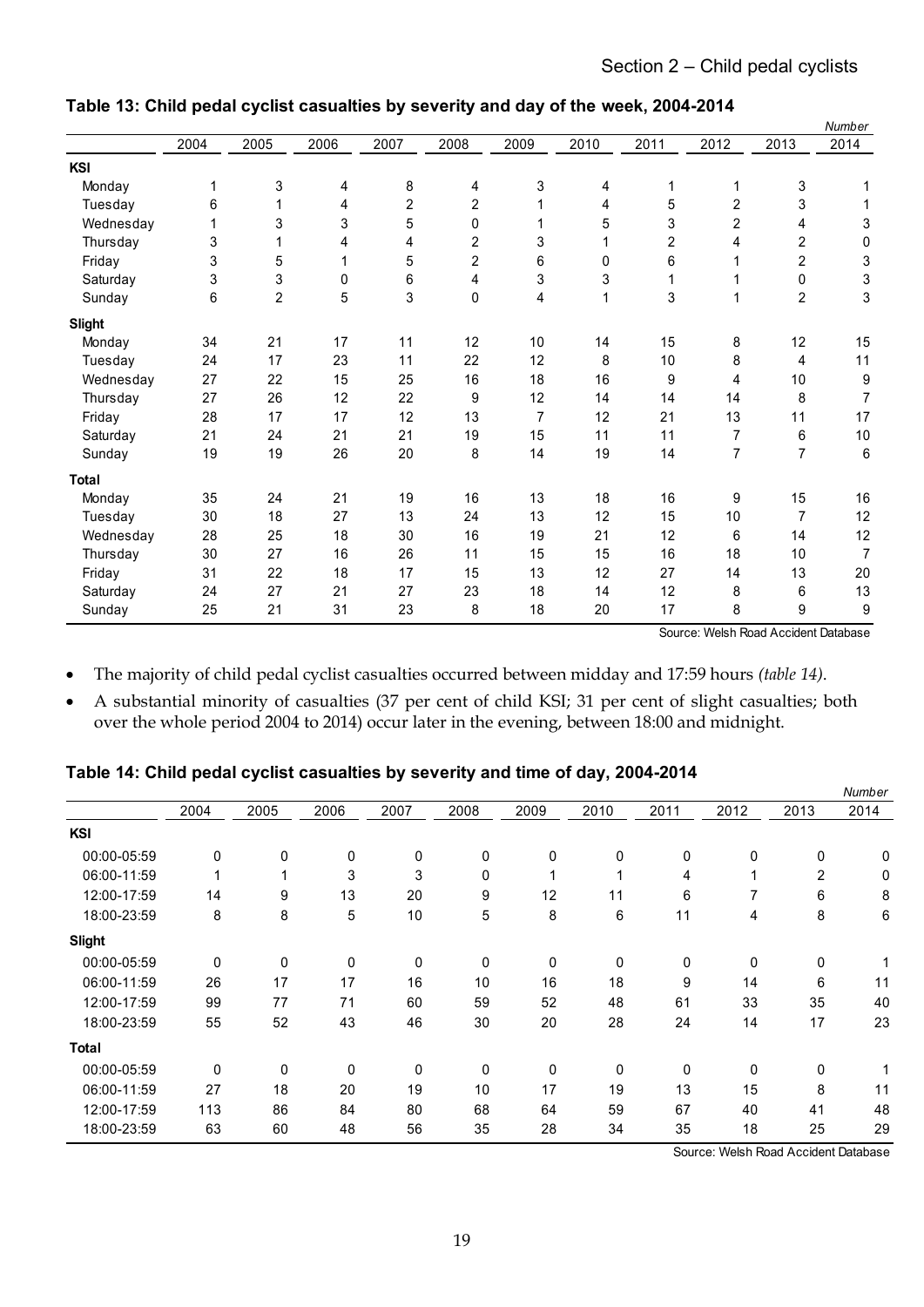# **Where on the road are child pedal cyclist casualties most likely to occur?**

# **The majority of child pedal cyclists casualties occur on roads with a 30 mph limit:**

- In 2014, 94 per cent of all pedal cyclist casualties aged 0-15 occurred on roads with a 30 mph limit *(table 15)*.
- In 2014, the majority of KSI casualties occurred on C roads or unclassified roads (93 per cent). The majority of slightly injured (81 per cent) pedal cyclist casualties aged 0-15 occurred on unclassified roads *(table 16)*.

#### **Table 15: Child pedal cyclist casualties by speed limit of road and severity, 2004-2014**

|               |      |                |      |                |             |                |             |              |      |      | Number |
|---------------|------|----------------|------|----------------|-------------|----------------|-------------|--------------|------|------|--------|
|               | 2004 | 2005           | 2006 | 2007           | 2008        | 2009           | 2010        | 2011         | 2012 | 2013 | 2014   |
| <b>KSI</b>    |      |                |      |                |             |                |             |              |      |      |        |
| 20 mph        | 0    | 0              | 0    | 0              | $\mathbf 0$ | 0              | 0           | 0            | 0    | 0    | 0      |
| 30 mph        | 21   | 17             | 17   | 24             | 11          | 18             | 15          | 20           |      | 13   | 13     |
| 40 mph        | 0    | 0              |      | 3              | 0           | 0              | $\mathbf 0$ | 0            |      | 0    | 0      |
| 50 mph        | 0    | 0              | 0    | 0              | 0           | 0              | 0           |              |      | 0    |        |
| 60 mph        | 2    |                | 3    | 6              | 2           | 3              | 3           |              | 2    | 3    | 0      |
| 70 mph        | 0    | 0              | 0    | 0              |             | 0              | 0           | $\mathbf{0}$ | 0    | 0    | 0      |
| <b>Slight</b> |      |                |      |                |             |                |             |              |      |      |        |
| 20 mph        |      | $\overline{2}$ | 0    | $\overline{2}$ |             | $\overline{2}$ |             |              |      |      |        |
| 30 mph        | 169  | 133            | 117  | 120            | 90          | 80             | 90          | 82           | 53   | 55   | 71     |
| 40 moh        | 3    | 3              | 3    | 0              | 3           |                |             | 2            | 2    | 0    | 2      |
| 50 mph        | 0    | 0              |      | 0              |             | 0              | 0           |              |      | 0    | 0      |
| 60 mph        |      | 8              | 10   | 0              |             |                | 2           | 8            |      | 2    | 2      |
| 70 mph        | 0    | 0              | 0    | 0              | 0           | 1              | 0           | 0            | 0    | 0    | 0      |
| <b>Total</b>  |      |                |      |                |             |                |             |              |      |      |        |
| 20 mph        | 1    | $\overline{2}$ | 0    | $\overline{2}$ |             | $\overline{2}$ |             |              |      |      |        |
| 30 mph        | 190  | 150            | 134  | 144            | 101         | 98             | 105         | 102          | 60   | 68   | 84     |
| 40 moh        | 3    | 3              | 4    | 3              | 3           |                |             | 2            | 2    | 0    | 2      |
| 50 mph        | 0    | 0              |      | 0              |             | 0              |             |              | 4    | 0    |        |
| 60 mph        | 9    | 9              | 13   | 6              | 6           |                |             | 9            | 6    | 5    |        |
| 70 mph        | 0    | 0              | 0    | 0              |             |                | 0           | 0            |      | 0    | 0      |

Source: Welsh Road Accident Database

#### **Table 16: Child pedal cyclist casualties by severity and road class, 2004-2014**

|      |      |                |      |      |      |      |      |      |      | Number |
|------|------|----------------|------|------|------|------|------|------|------|--------|
| 2004 | 2005 | 2006           | 2007 | 2008 | 2009 | 2010 | 2011 | 2012 | 2013 | 2014   |
|      |      |                |      |      |      |      |      |      |      |        |
| 3    | 4    | 4              | 12   | 6    | 3    | 4    | 3    | 6    |      |        |
| 4    | 2    | $\overline{2}$ |      | 4    | 2    |      | 2    | 0    | 4    | 0      |
| 16   | 12   | 15             | 20   | 4    | 16   | 13   | 16   | 6    | 11   | 13     |
|      |      |                |      |      |      |      |      |      |      |        |
| 26   | 20   | 25             | 12   | 11   | 8    | 10   | 10   | 14   | 9    | 10     |
| 14   | 16   |                | 11   |      | 6    | 9    | 11   | 9    |      | 4      |
| 140  | 110  | 99             | 99   | 81   | 74   | 75   | 73   | 38   | 48   | 61     |
|      |      |                |      |      |      |      |      |      |      |        |
| 29   | 24   | 29             | 24   | 17   | 11   | 14   | 13   | 20   | 10   | 11     |
| 18   | 18   | 9              | 12   | 11   | 8    | 10   | 13   | 9    | 5    | 4      |
| 156  | 122  | 114            | 119  | 85   | 90   | 88   | 89   | 44   | 59   | 74     |
|      |      |                |      |      |      |      |      |      |      |        |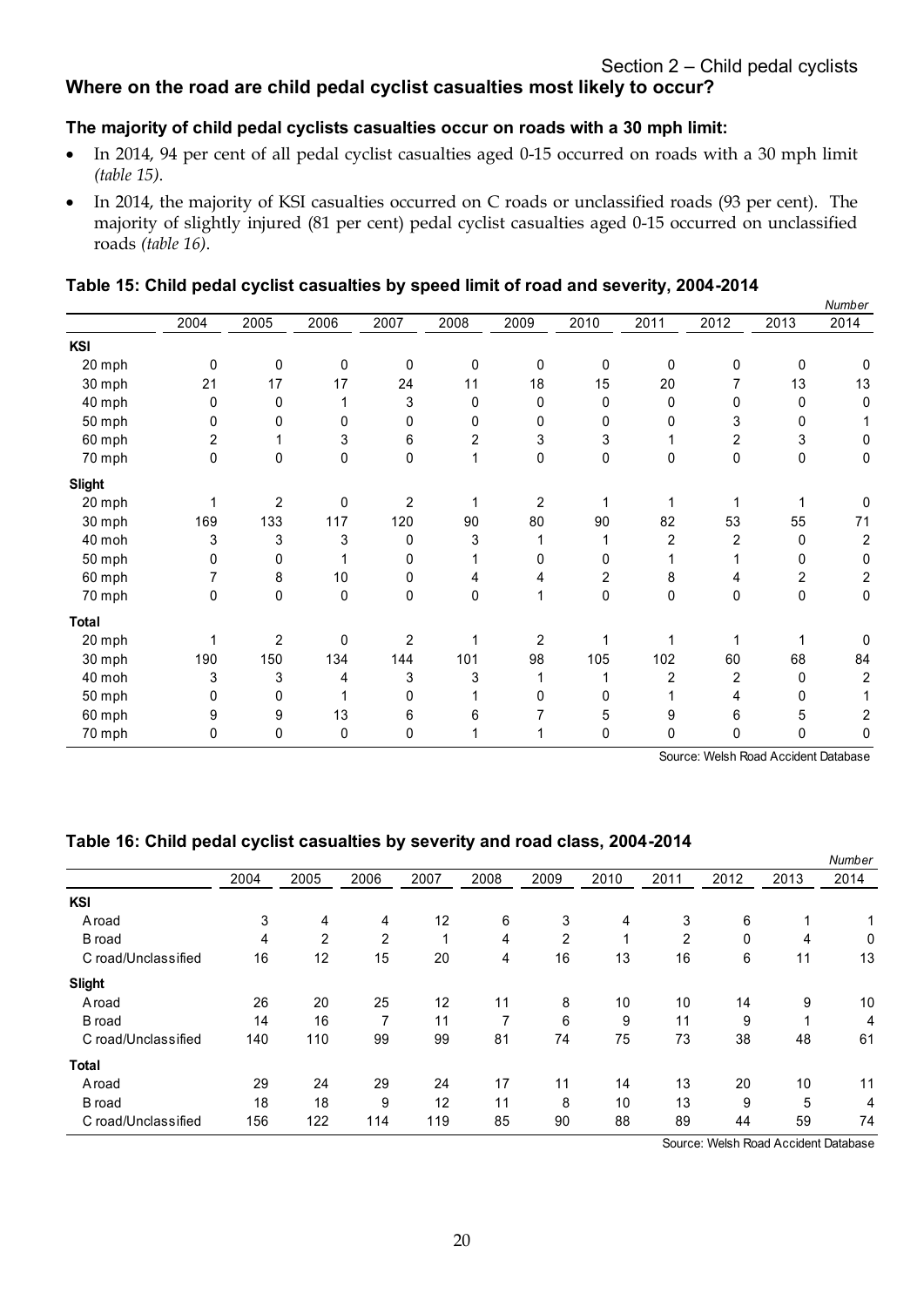# **Where in Wales did the child pedal cyclist casualties occur?**

#### **Children account for a varying proportion of all pedal cyclist casualties across Wales:**

Looking at the total of all pedal cyclist casualties between 2004 and 2014:

- In Blaenau Gwent, child pedal cyclist casualties account for 51 per cent of all pedal cyclist casualties since 2004. It is the only Local Authority where 50 per cent or more of pedal cyclist casualties were aged 0-15 (table 17 compared with table 10).
- Cardiff experienced the greatest number of child casualties over the period (124) but as a proportion of pedal cyclist casualties, had the lowest of any local authority at 12 per cent (table 17 compared with table 10).
- Monmouthshire (23 child pedal cyclist casualties between 2004 and 2014) had the lowest number of child casualties of any local authority (table 17).

|                      |                |      |                |      |              |      |                |      |      |                |                | Number and per cent                                       |
|----------------------|----------------|------|----------------|------|--------------|------|----------------|------|------|----------------|----------------|-----------------------------------------------------------|
|                      | 2004           | 2005 | 2006           | 2007 | 2008         | 2009 | 2010           | 2011 | 2012 | 2013           | 2014           | Percentage of all<br>cyclist casualties<br>during 2004-14 |
|                      |                |      |                |      |              |      |                |      |      |                |                |                                                           |
| Isle of Anglesey     | 5              | 2    | $\overline{2}$ | 0    | 3            | 2    | $\overline{2}$ | 7    | 2    | $\overline{2}$ | $\overline{2}$ | 33                                                        |
| Gwynedd              | 6              | 4    | 5              | 3    | 2            | 3    | 3              | 5    | 4    | 6              | $\overline{2}$ | 23                                                        |
| Conwy                | 9              | 14   | 10             | 16   | 3            | 9    | 5              | 2    | 1    | 3              | 5              | 32                                                        |
| Denbighshire         | 4              | 8    | 3              | 4    | 7            | 5    | 8              | 2    | 3    | 2              | 4              | 25                                                        |
| <b>Flintshire</b>    | 8              | 2    | 12             | 5    | 15           | 5    | 4              | 7    | 9    | 7              | 5              | 26                                                        |
| Wrexham              | 12             | 11   | 3              | 4    | 11           | 4    | 7              | 3    | 8    | 8              | 5              | 23                                                        |
| Powys                | 7              | 6    | 3              | 6    |              |      | 2              | 6    | 3    | 0              | 3              | 23                                                        |
| Ceredigion           | 5              | 5    | 4              | 2    | $\mathbf{0}$ | 3    | 0              | 3    | 4    | 1              | 0              | 22                                                        |
| Pembrokeshire        | 12             | 8    | 5              | 11   | 3            | 5    | 4              | 6    | 6    | 4              | 3              | 39                                                        |
| Carmarthenshire      | 12             | 15   | 4              | 9    | 5            | 4    | 9              | 14   | 3    | 3              | 6              | 31                                                        |
| Swansea              | 11             | 14   | 12             | 6    | 4            | 6    | 9              | 7    | 4    | 7              |                | 21                                                        |
| Neath Port Talbot    | $\overline{7}$ | 6    | 12             | 9    | 4            | 6    | 3              | 8    | 1    | 4              | 5              | 30                                                        |
| Bridgend             | 16             | 13   | 6              | 9    | 5            | 8    | 7              | 6    | 7    | 2              | 3              | 42                                                        |
| Vale of Glamorgan    | 9              | 2    | 6              | 13   | 5            | 5    | 4              | 2    |      | 3              | 3              | 25                                                        |
| Cardiff              | 19             | 8    | 18             | 10   | 8            | 13   | 13             | 14   | 4    | 5              | 12             | 12                                                        |
| Rhondda Cynon Taf    | 19             | 9    | 15             | 19   | 9            | 7    | 8              | 8    | 3    | 4              | 8              | 40                                                        |
| Merthyr Tydfil       | 7              | 5    | 4              | 2    |              | 0    |                | 2    |      |                | 4              | 43                                                        |
| Caerphilly           | 15             | 11   | 9              | 5    | 11           | 5    | 6              | 5    | 5    | 7              |                | 49                                                        |
| <b>Blaenau Gwent</b> | 8              | 5    | 7              | 5    | 4            | 2    | 5              |      | 0    | 0              | 0              | 51                                                        |
| Torfaen              | 4              | 4    | 5              | 4    | 2            | 3    |                | 2    | 0    |                | O              | 30                                                        |
| Monmouthshire        | 0              | 5    | $\overline{2}$ | 4    | 4            | 1    | 2              | 2    | 1    | 1              |                | 19                                                        |
| Newport              | 8              | 7    | 5              | 9    | 6            | 12   | 9              | 3    | 3    | 3              | 4              | 29                                                        |
| Wales                | 203            | 164  | 152            | 155  | 113          | 109  | 112            | 115  | 73   | 74             | 89             | 26                                                        |
|                      |                |      |                |      |              |      |                |      |      |                |                | Source: Welch Poad Accident Database                      |

# **Table 17: Child pedal cyclist casualties by local authority, 2004-2014**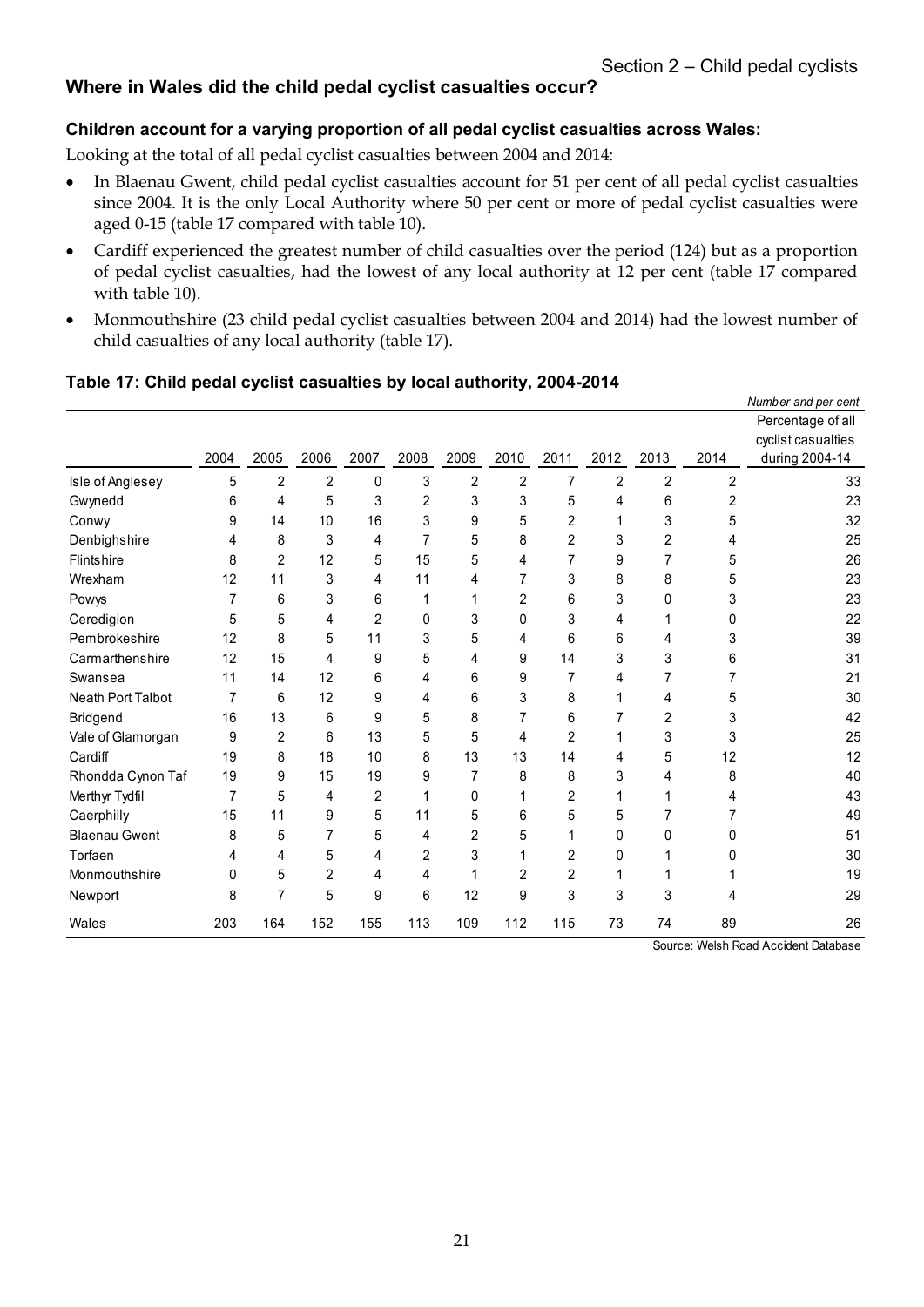# **Key quality information:**

Source: Police recorded road casualties in Wales

Status: National Statistics

Description: The statistics refer to casualties resulting from personal injury accidents on public roads reported to the police and forwarded to the Welsh Government. The police compile statistical data about road traffic accidents and casualties (called Stats19 data) for the Welsh Government and the Department for Transport (DfT). This follows police attendance at accidents that involve any personal injury, together with members of the public reporting personal injury accidents directly to the police. The figures are based on information available to the Government 14 weeks after the end of the latest quarter.

> A casualty is defined as, a person killed or injured in an accident. One accident may give rise to several casualties. Casualties are subdivided into killed, seriously injured and slightly injured categories. Casualties reported as killed include only those cases where death occurs in less than 30 days as a result of the accident. They do not include those who died as a result of natural causes (e.g. heart attack) rather than as a result of the accident, nor do they include confirmed suicides.

Uses of data There are a variety of organisations that use the Welsh road traffic accident and casualty data. The Welsh Government uses road traffic collision and casualty data to help set road safety policy. It is also used for performance indicators, both for the Welsh Government's Transport Strategy and for some Health Performance indicators. They are also component indicators in the Welsh Government's Child Poverty, Programme for Government and Sustainable Development indicators.

> Other users include Highway Authorities, covering the Welsh Government, which is responsible for the motorway and trunk road network, and local authorities, which are responsible for other roads in Wales. Other bodies involved in road safety include the Safety Camera Partnership, Trunk Road Agents, and Police & Community Safety Partnerships.

Quality: The figures shown may change in future if there are late amendments. Similarly, the figures for earlier years may differ from those previously published. The figures cover only road accidents reported to the police involving personal injury.

> There is some possibility of under-reporting and under-recording as well as for the misclassification of accidents though these are minimised by local authorities and the Welsh Government conducting a number of data validations. For example, Welsh Government data analysts may query the location of an accident with a police force when the grid reference of an accident is in a different local authority to the one specified in the data return. These issues are discussed in more detail in a Statistical Article 'Quality Report for Welsh Road Casualties'.

> This data is obtained from administrative sources and thus may be affected by changes in procedures within those systems.

> This article also summarises the sources and methods used to compile the road accident and casualty figures for Wales. It also reviews the quality of the resulting figures in terms of the six dimensions of statistical quality of the European Statistical System. The aim is to provide background information about road casualty statistics for Wales in a single document for all users of the published statistics. It is available from the following link:

<http://gov.wales/statistics-and-research/police-recorded-road-casualties/quality-report>